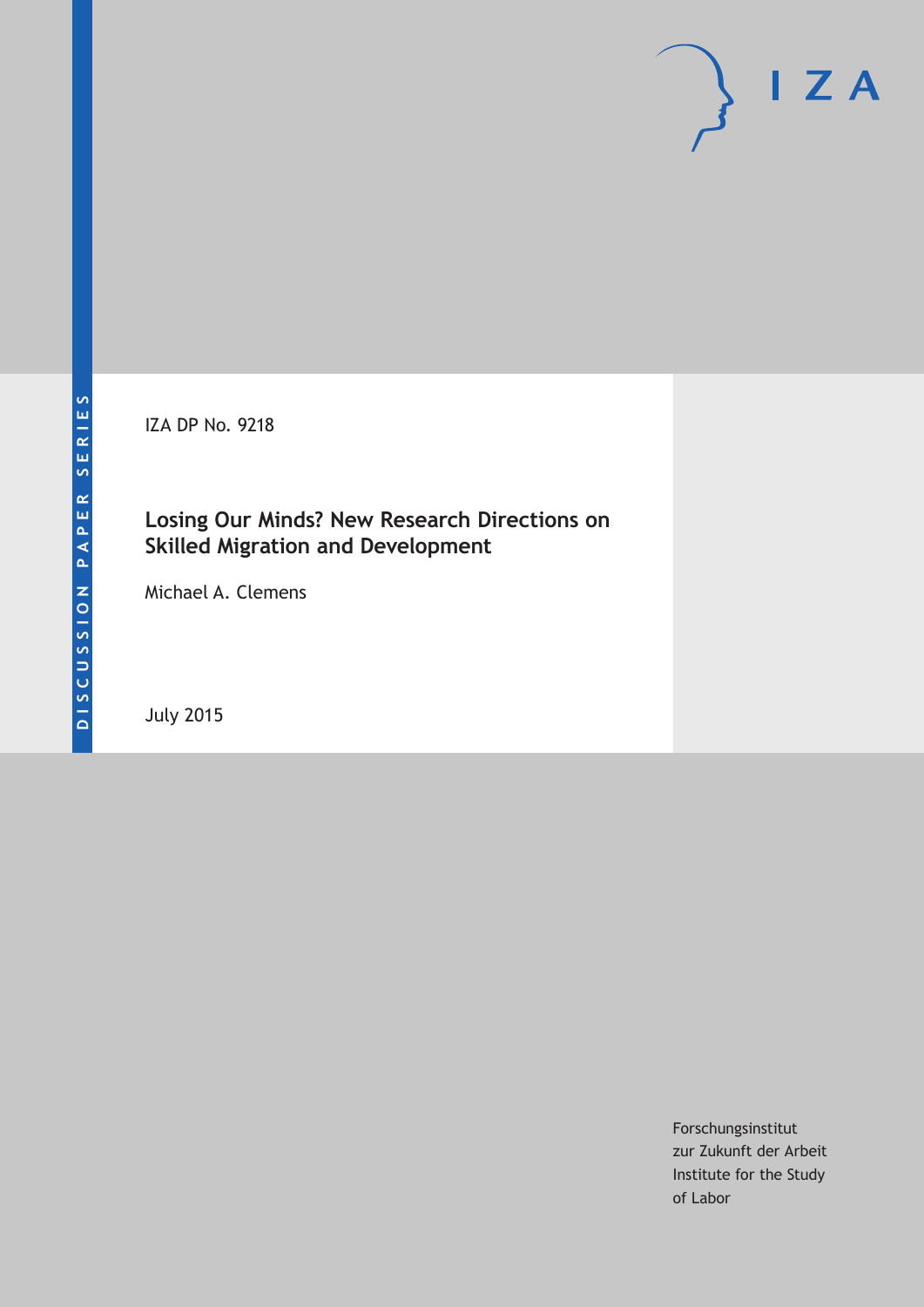# **Losing Our Minds? New Research Directions on Skilled Migration and Development**

**Michael A. Clemens** 

*Center for Global Development and IZA* 

Discussion Paper No. 9218 July 2015

IZA

P.O. Box 7240 53072 Bonn **Germany** 

Phone: +49-228-3894-0 Fax: +49-228-3894-180 E-mail: iza@iza.org

Any opinions expressed here are those of the author(s) and not those of IZA. Research published in this series may include views on policy, but the institute itself takes no institutional policy positions. The IZA research network is committed to the IZA Guiding Principles of Research Integrity.

The Institute for the Study of Labor (IZA) in Bonn is a local and virtual international research center and a place of communication between science, politics and business. IZA is an independent nonprofit organization supported by Deutsche Post Foundation. The center is associated with the University of Bonn and offers a stimulating research environment through its international network, workshops and conferences, data service, project support, research visits and doctoral program. IZA engages in (i) original and internationally competitive research in all fields of labor economics, (ii) development of policy concepts, and (iii) dissemination of research results and concepts to the interested public.

IZA Discussion Papers often represent preliminary work and are circulated to encourage discussion. Citation of such a paper should account for its provisional character. A revised version may be available directly from the author.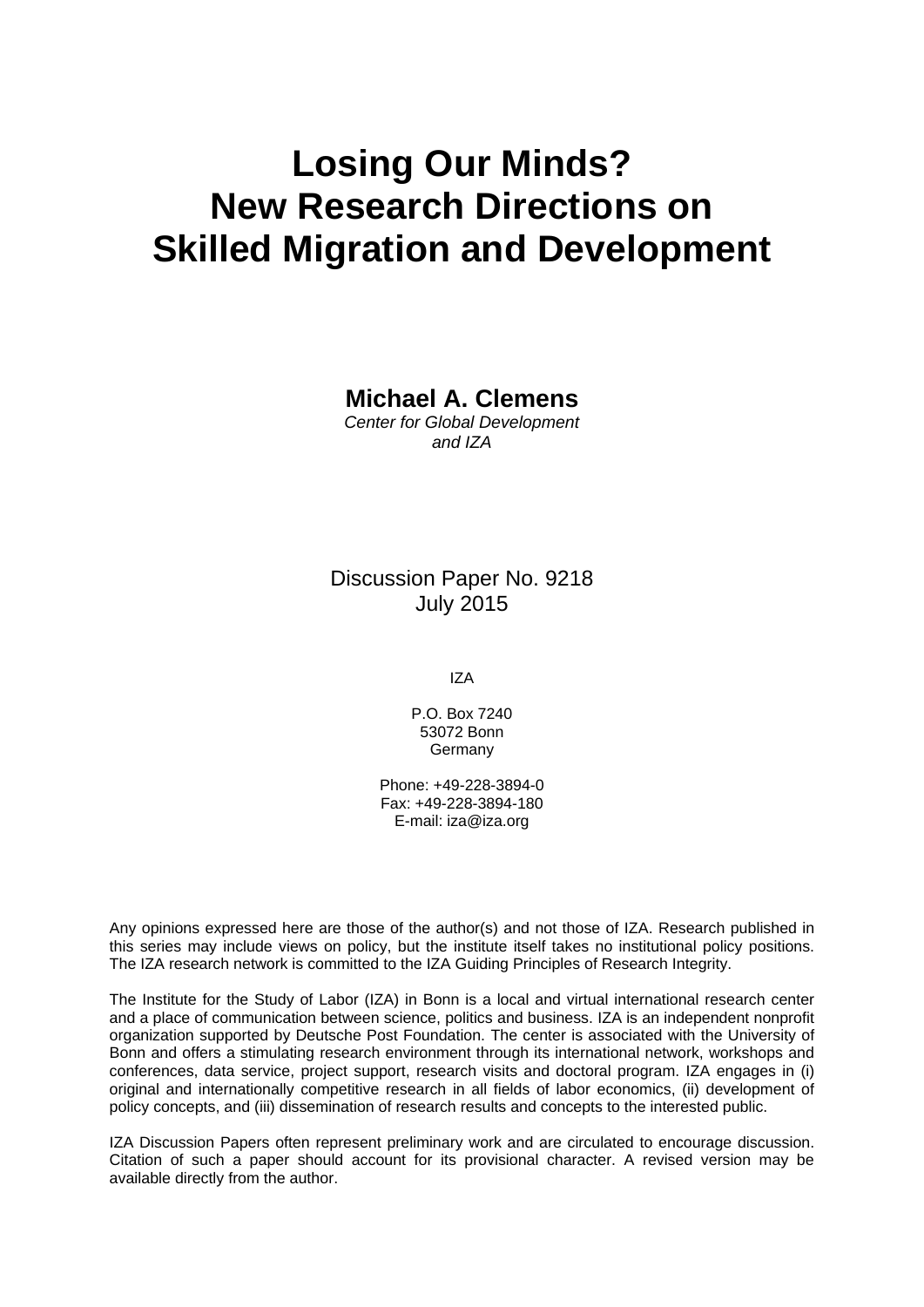IZA Discussion Paper No. 9218 July 2015

# **ABSTRACT**

# **Losing Our Minds? New Research Directions on Skilled Migration and Development\***

This paper critiques the last decade of research on the effects of high-skill emigration from developing countries, and proposes six new directions for fruitful research. The study singles out a core assumption underlying much of the recent literature, calling it the *Lump of Learning* model of human capital and development, and describes five ways that research has come to challenge that assumption. It assesses the usefulness of the Lump of Learning model in the face of accumulating evidence. The axioms of the Lump of Learning model have shaped research priorities in this literature, but many of those axioms do not have a clear empirical basis. Future research proceeding from established facts would set different priorities, and would devote more attention to measuring the effects of migration on skilledmigrant households, rigorously estimating human capital externalities, gathering microdata beyond censuses, and carefully considering optimal policy – among others. The recent literature has pursued a series of extensions to the Lump of Learning model. This study urges discarding the Lump of Learning model, pointing toward a new paradigm for research on skilled migration and development.

JEL Classification: F22, J24, O15

Keywords: brain drain, skill flow, development, migration, human capital, education

Corresponding author:

 $\overline{a}$ 

Michael A. Clemens Center for Global Development 2055 L Street NW, 5th floor Washington, DC 20036 USA E-mail: mclemens@cgdev.org

<sup>\*</sup> This research was generously supported by Good Ventures and by the William and Flora Hewlett Foundation, and received excellent research assistance from Hannah Postel. All viewpoints and any errors are the sole responsibility of the author and do not represent CGD, its Board of Directors, or its funders.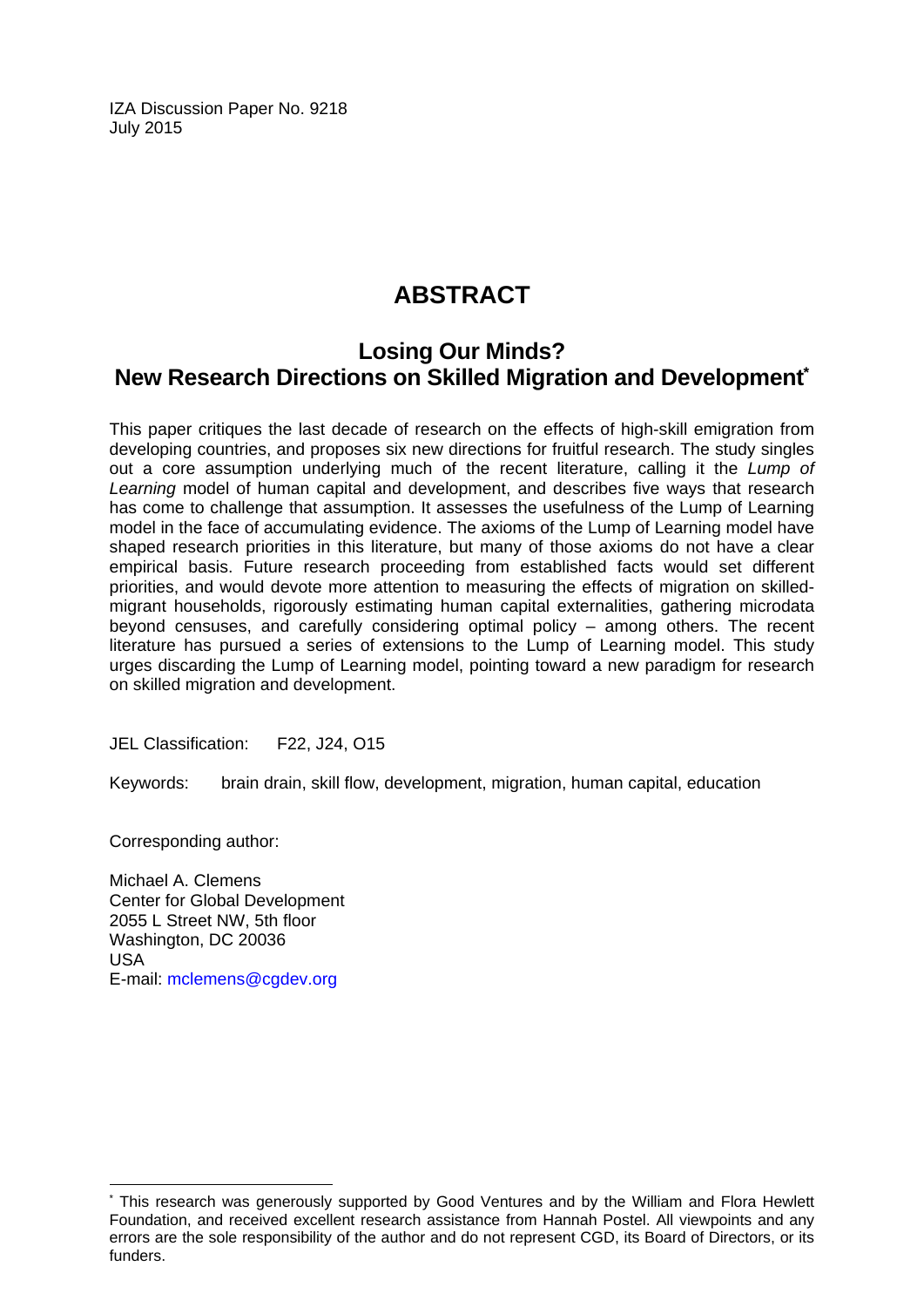## 1 Introduction

Research on skilled migration and development is in crisis. Economists have studied the development effects of skilled migration for many years within a single paradigm. That paradigm's core assumption is that the clearest and most direct effect of skilled migration on development is to substantially harm development. From there, the literature has pursued two courses: first, to explore indirect effects of skilled migration that might partially offset its direct harm, and second—if that offset is not deemed sufficient—to explore policies to tax or restrict skilled migration. But that paradigm has accumulated an increasing load of anomalies that it cannot accommodate. It may be time for the literature to move forward resting on a new set of axioms.

This paper argues that there was never a good reason to believe—in the best available data that skilled emigration is an important mechanical determinant of the large human capital shortages in developing countries. To the contrary, the literature has accumulated various theoretical and empirical reasons to believe that skilled migration is part and parcel of the development process by which countries achieve prosperity, security, and the accumulation of human capital. This study highlights the assumptions whose usefulness may have run its course. It argues that a research agenda for the future should explore the direct harms of limiting skilled migration, and require proof of the little-questioned axiom that limiting skilled migration has social benefits.

The paper begins by pointing out a core assumption of much of the most influential research on skilled migration and development, an assumption that it terms the *Lump of Learning model*. It then presents five challenges to the Lump of Learning model—two where the literature has made notable progress, one that is an area of active research, and two where there has been little progress. It concludes by specifying six fruitful directions for future research, and advocating a shift in perspective that yields fresh research questions.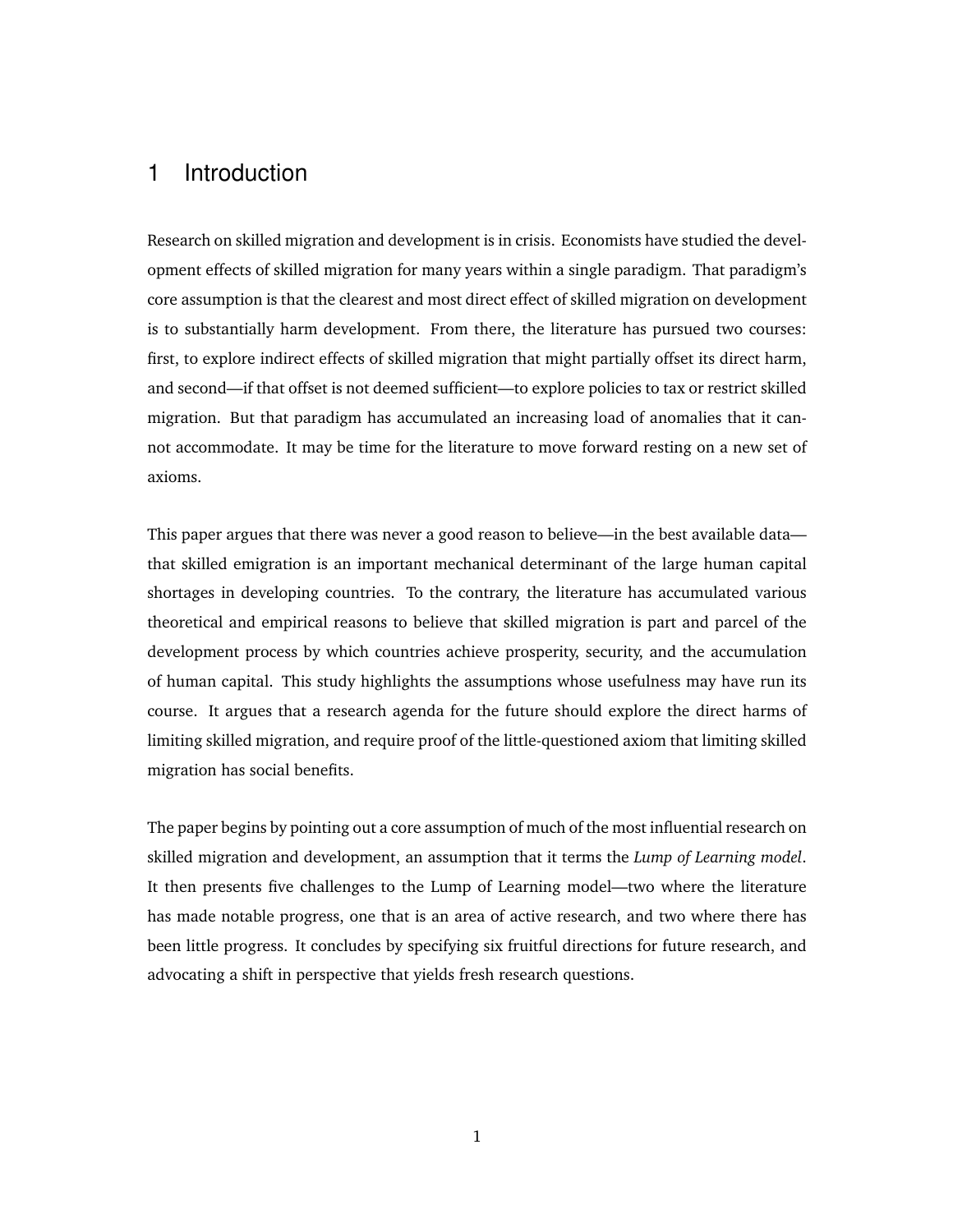# 2 The Lump of Learning model of development

Many of the most-cited economics papers on high-skill emigration and development take a dim view of skilled emigration. In these works, skilled emigration is a "loss to those left behind" [\(Bhagwati and Rodríguez](#page-26-0) [1975\)](#page-26-0). Unless its harm is somehow offset, the effect of skilled emigration on development is said to be "undoubtedly detrimental" [\(Beine et al.](#page-26-1) [2001\)](#page-26-1) and in particular, "extremely detrimental in. . . Africa" [\(Beine et al.](#page-26-2) [2008\)](#page-26-2). In poor countries, for this influential strand of research, skilled migration is clearly above optimal levels; indeed, for the poorest countries the optimal level is zero [\(Docquier and Rapoport](#page-27-0) [2012,](#page-27-0) p. 722).

All of these studies reach that conclusion starting from a specific set of assumptions about how skilled workers affect development. These are, 1) that stocks of human capital inside the country mechanistically produce development; 2) that the marginal effect of skilled workers becomes greater as they are scarcer; and 3) that emigration of skilled workers directly and mechanically tends to harm development by shrinking that beneficent stock. These papers contain some form of the Lump of Learning production function

<span id="page-4-0"></span>
$$
y = \theta \cdot \left(h - h^*\right)^{\alpha},\tag{1}
$$

where *y* is a development outcome such as Gross Domestic Product per capita, *h* is the global stock of human capital per capita produced by the country,  $h^*$  is human capital outside the country (thus  $h - h^*$  is human capital inside the country),  $\theta$  is total factor productivity and  $0 \le \alpha < 1$  reflects scarcity in other, unmodeled inputs that are imperfect substitutes for *h*.

Assuming the Lump of Learning production function builds inquiry around the axiom that skilled migration mechanically harms development  $\left(\frac{\partial y}{\partial h^*} < 0\right)$ . Theoretical and empirical research centers on the question of *how bad* it really is—demanding existence-proofs for hypothetical forces that might offset the direct harm. This paradigm is so influential that the research literature commonly defines the prevalence of skilled migration as the rate of "brain drain", a pejorative rhyme invented by sensationalist British newspapers to denounce emigration by scientists [\(Winters](#page-30-0) [2009\)](#page-30-0). The Lump of Learning production function accepts as axiom the notion that skilled workers have the highest marginal product where they are scarcest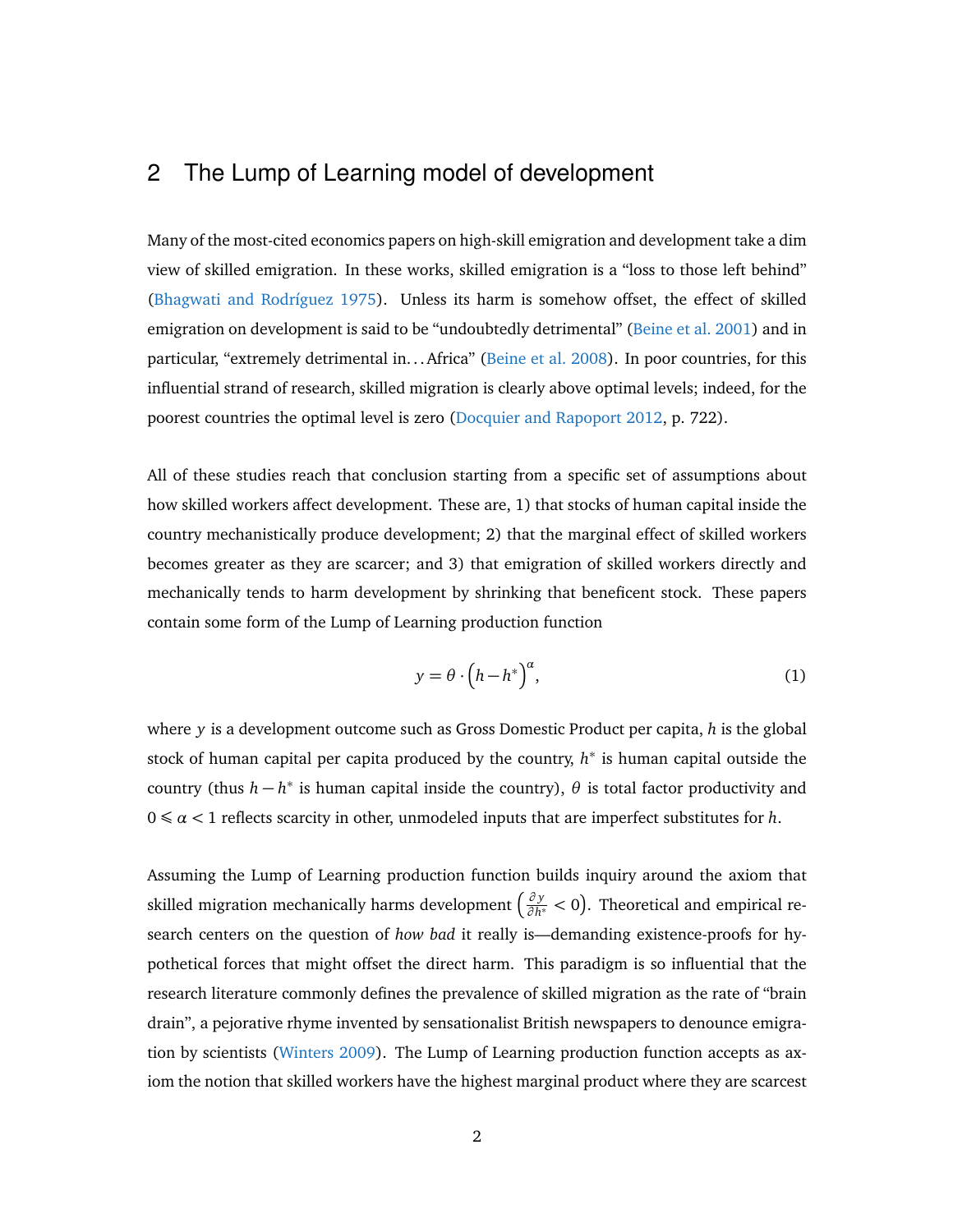$$
\Big(\tfrac{\partial^2 y}{\partial (h-h^*)^2}<0\Big).
$$

Under these assumptions, it is a short step to policy: if reducing skilled emigration *h* ∗ improves development outcome *y*, then development policy should reduce skilled emigration from the poorest countries as much as possible. For example, [Collier](#page-27-1) [\(2013,](#page-27-1) pp. 218, 257) argues for coercive restrictions or "ceilings" on the ability of skilled workers from countries like Haiti to migrate to rich countries. These quotas, motivated by "compassion", are conceived and intended to produce development by obstructing skilled workers' departure.

# 3 Five challenges to the Lump of Learning model

The Lump of Learning model is currently in crisis, strained by a number of empirical and theoretical anomalies. Collectively these anomalies suggest that the Lump of Learning production function has outlived its usefulness, and a new paradigm—a new set of axioms—is needed as the basis for future research and more thoughtful policy recommendations in this area. These anomalies challenge equation [\(1\)](#page-4-0) by exploring ways that it can be misspecified.

#### 3.1 Data and causation

For decades, economists could not quantify the extent of high-skill emigration from developing countries. There were simply no reliable statistics. That changed a decade ago, when pioneering statistical work by [Dumont and Lemaître](#page-27-2) [\(2005\)](#page-27-2) and [Docquier and Marfouk](#page-27-3) [\(2006\)](#page-27-3) produced the first systematic data on the number of high-skill workers born in developing countries who live in high-income countries.

The authors of these initial studies profess agnosticism about the effects of skilled migration. Both studies present statistics on the prevalence of skilled migration from different developing countries, but no data regarding its effects on human capital stocks or development outcomes. They nevertheless make unmistakeable claims about those effects. First, they assume that the departure of skilled migrants has the net effect of reducing skill stocks in the country of origin: [Docquier and Marfouk](#page-27-3) [\(2006,](#page-27-3) p. 174, 186–187) describe emigration rates as reflecting the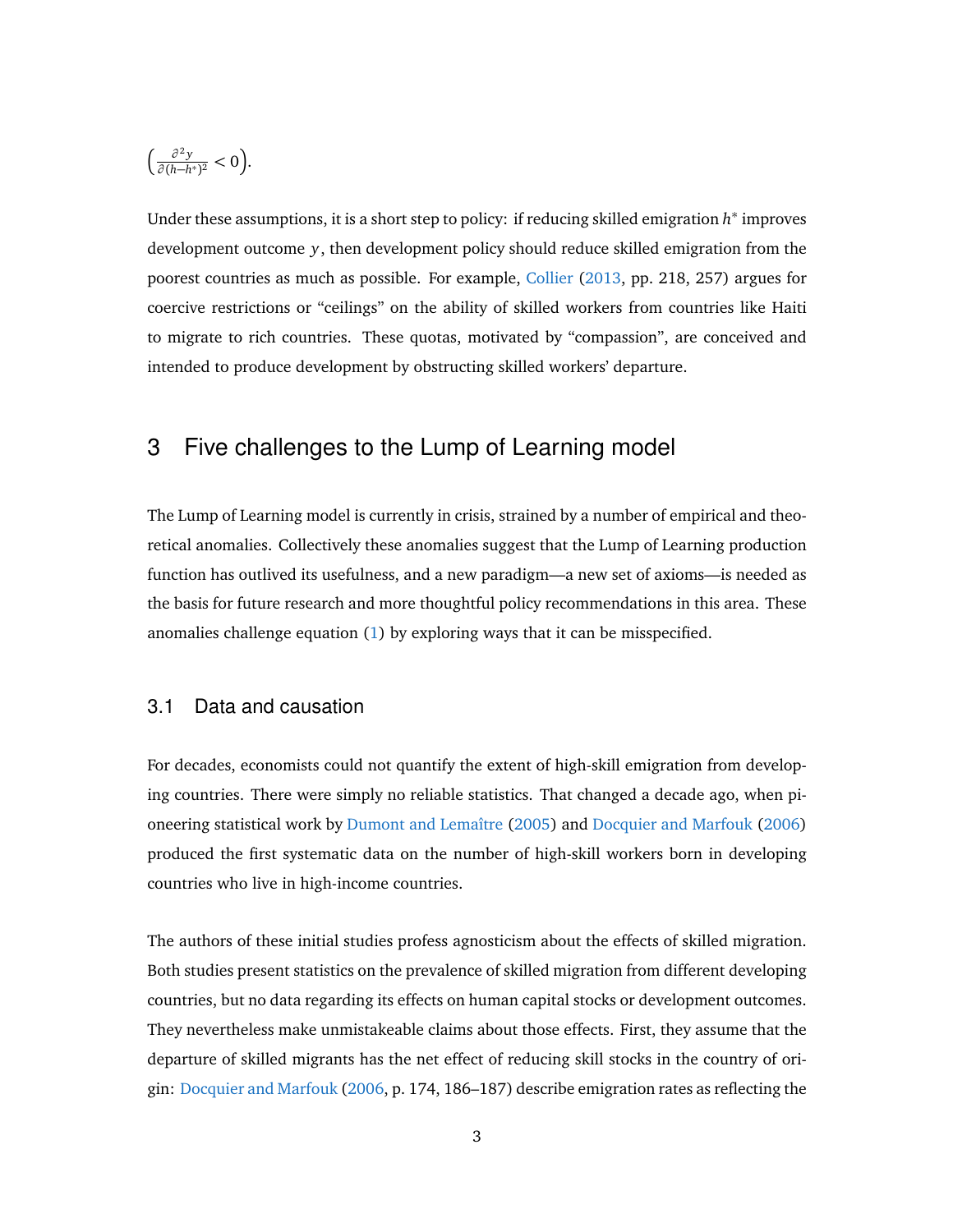"net impact" of skilled migration on skill stocks, and countries with higher emigration rates are more "strongly affected". Second, they use language that strictly rules out net benefits from skilled emigration: the countries that skilled migrants leave are "losers", the countries they go to are "winners", and countries with skilled emigration rates of two percent are described as experiencing "a brain loss of two percent". [Dumont and Lemaître](#page-27-2) [\(2005,](#page-27-2) p. 17–18) recommend exclusively policy interventions to reduce skilled migration and its "adverse" effects, but none to increase skilled migration.

All of this rhetoric would be incoherent without the underlying assumptions that skilled migration has substantial net negative effects on skill stocks and substantial net negative effects on development. But these are assumptions that researchers have brought to the data; they have not been demonstrated by the data. To see why the language of these studies requires assumptions of net harm, imagine calling people who purchase bonds "losers" because they experience a loss of cash today in exchange for far-off and perhaps uncertain benefits, or discussing the bond market in terms of policy interventions exclusively to reduce the purchase of bonds. Such rhetoric would be odd indeed unless we began with the assumption that the costs of bonds exceed their benefits, or simply choose to discuss exclusively the proximate costs.

In fact, the data we have suggest that skilled migration overall is not an important mechanical determinant of skill stocks in migrant-origin countries. To see why, consider plotting skill stocks *inside* each country against skill stocks *outside* each country. [Figure 1](#page-31-0) schematically shows one way to do this. A country might move in this space, say between 1990 and 2000, as the stocks of skilled workers inside and outside evolve over time. Any such change could be decomposed in principle into two effects. The direct effect is that having one more worker outside the country mechanically implies one less worker inside the country: this can only represent movement along the dotted line of slope –1. The indirect effect comprises all other forces that can shape skill stocks inside and outside—including all the forces that can affect both stocks inside and stocks outside at the same time, such as a growth spurt or a famine, as well as reverse effects of skilled emigration on incentives to acquire human capital at the origin. The net effect, the black arrow, is the composition of this direct effect and indirect effect. Which matters more?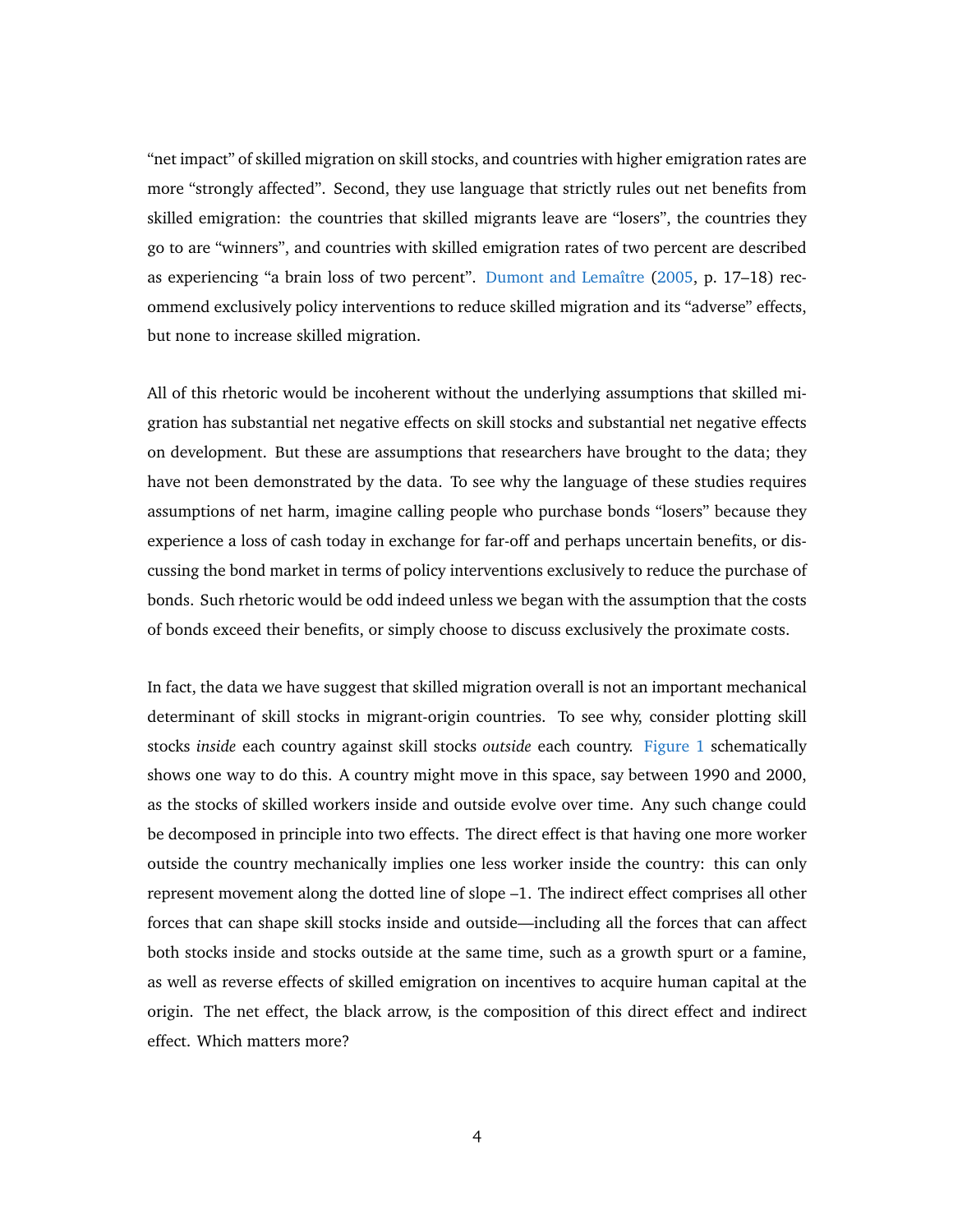Empirically, indirect effects swamp the direct effect. The best data we have are shown, in the same format, in [Figure 2.](#page-32-0) The vertical axis shows the fraction of adults inside each country with a tertiary degree. The horizontal axis shows the fraction of each country's adults who got a tertiary degree in that country and later moved to an OECD country. Each black arrow shows how one country moved between 1990 and 2000. Panel (a) shows all developing countries where data are available; panel (b) shows the same data 'zoomed in' on the clump of countries with low emigration rates. (The dotted line in panel [b] retains slope  $-1$ ; the horizontal axis is stretched.) The data do not cover the year 2010 because currently-available estimates of skilled migration for that year are by country of birth, not country of training.

Countries should move 'southeast' in this graph, roughly paralleling the dotted line of slope –1, if the direct effect dominates. That would imply something close to a one-for-one tradeoff between skilled workers leaving and skilled workers inside. But the data look nothing like that. The vast majority of countries either moved to the left (skill stocks abroad fell) or they moved to the right *and up*, with positive slope (87 of the 100 in [Figure 2\)](#page-32-0). Skill stocks inside developing countries are primarily shaped by other forces, separate from the direct effect.

This remains true in more recent data. [Figure 3](#page-33-0) shows stocks of tertiary graduates inside and outside all developing countries in 2010—this time by country of birth, not country of training. Developing countries are divided into terciles by the fraction of the adult population with a tertiary degree, where the first tercile is the lowest. On the vertical axis, the light area shows the average tertiary graduates per adult *inside* countries in that tercile. The dark area shows average tertiary graduates per adult *outside*, that is, living in an OECD country in 2010 but born in the origin country. (The fraction *trained* in the country of origin is much smaller.) The overall height of the bar, light and dark, thus shows the hypothetical stock of tertiary graduates that each tercile would have if—somehow—*all* emigrants with tertiary degrees were suddenly obliged to return to their countries of birth. The horizontal dotted line shows the average stock of tertiary graduates in advanced economies.

Again we see that skilled emigration does little to explain low stocks of human capital in developing countries. The gap in graduate density between poor countries and rich countries would be little affected even by the draconian measure of obliging 100% return of all tertiary-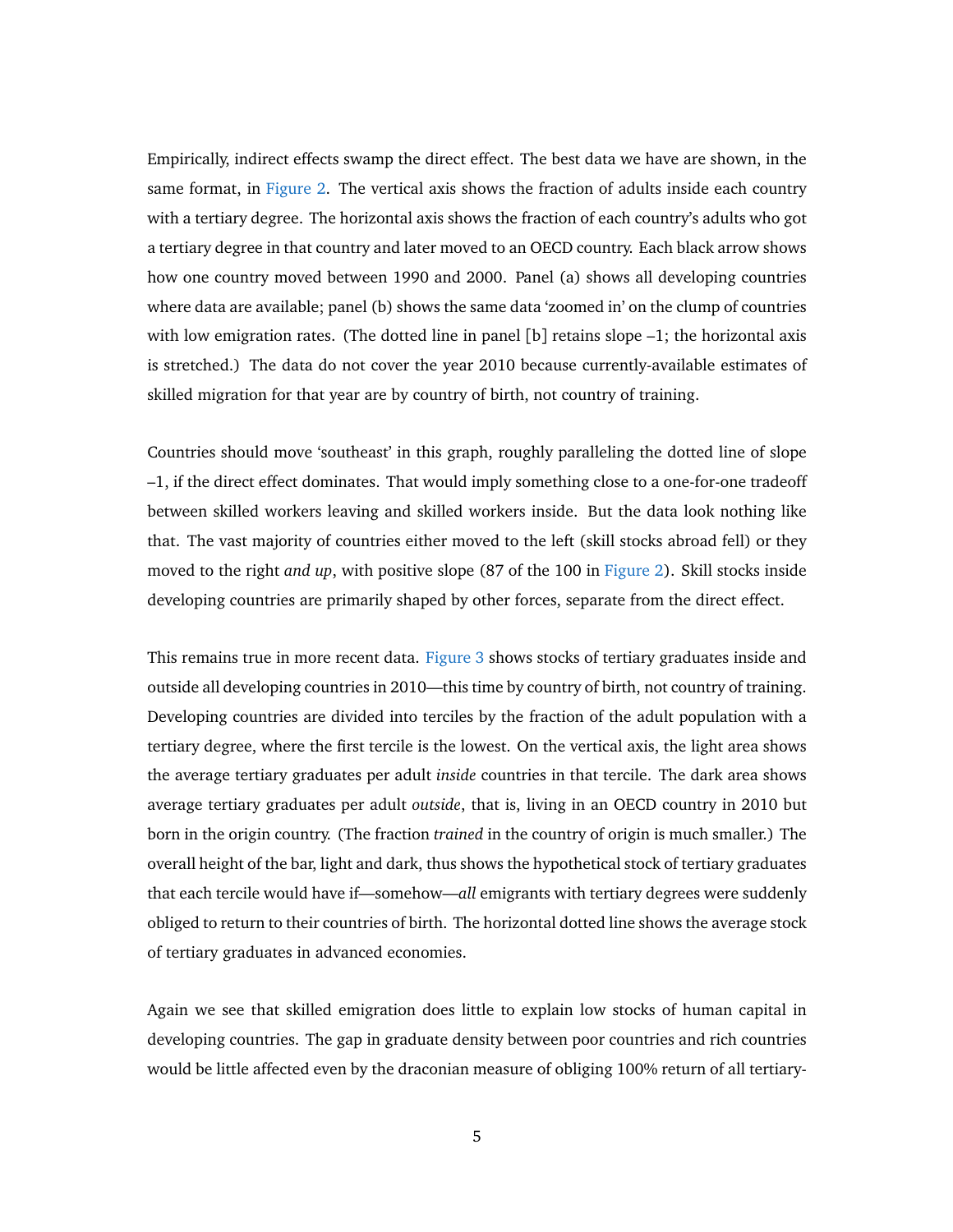educated people born in poor countries, even if they grew up and acquired skills abroad. A more moderate but still drastic policy of obliged return for, say, half of skilled emigrants who acquired their skills at home—a limited subset of skilled emigrants—would change homecountry human capital stocks by a small sliver of the dark bars in [Figure 3.](#page-33-0) Human capital shortages in poor countries would be barely affected, even mechanically. Put differently, by far the most important reason that there are few physicians and scientists in Niger and Laos is that those countries have few physicians and scientists *anywhere*, not that those people move from one place to the other.

The global data have a clear message. Extraordinary attention to isolating causal relationships is required by the low magnitude of the direct effect relative to confounding indirect effects. Even if equation [\(1\)](#page-4-0) is strictly correct, the story is so incomplete that we do not learn much about development from the causal relationship it represents. If we want to know why the poorest countries have little human capital, the data do not suggest looking for the cause in skilled migration. And if migration is not an important reason that human capital stocks are low, it likewise cannot be an important reason why development outcomes are poor.

The literature has made some progress in recognizing that equation [\(1\)](#page-4-0) is inadequate. The following section describes the area where the most progress has been made. The three sections thereafter describe problems with the Lump of Learning model where much less progress has been made.

#### <span id="page-8-0"></span>3.2 Mechanisms in the labor market

Why is it difficult to detect any causal relationship between rising skill stocks abroad and falling skill stocks at home? Researchers have made the most progress in correcting one form of misspecification in equation [\(1\)](#page-4-0): Perhaps the very opportunity to emigrate raises investment in skill. That is, perhaps *α*

$$
y = \theta \cdot \left( h(h^*) - h^* \right)^a, \tag{2}
$$

where the existence of skilled emigration tends to raise skill stocks at home  $\left(\frac{\partial h}{\partial h^*} > 0\right)$ . Under this assumption, the net effect of skilled migration on human capital stocks at home, and on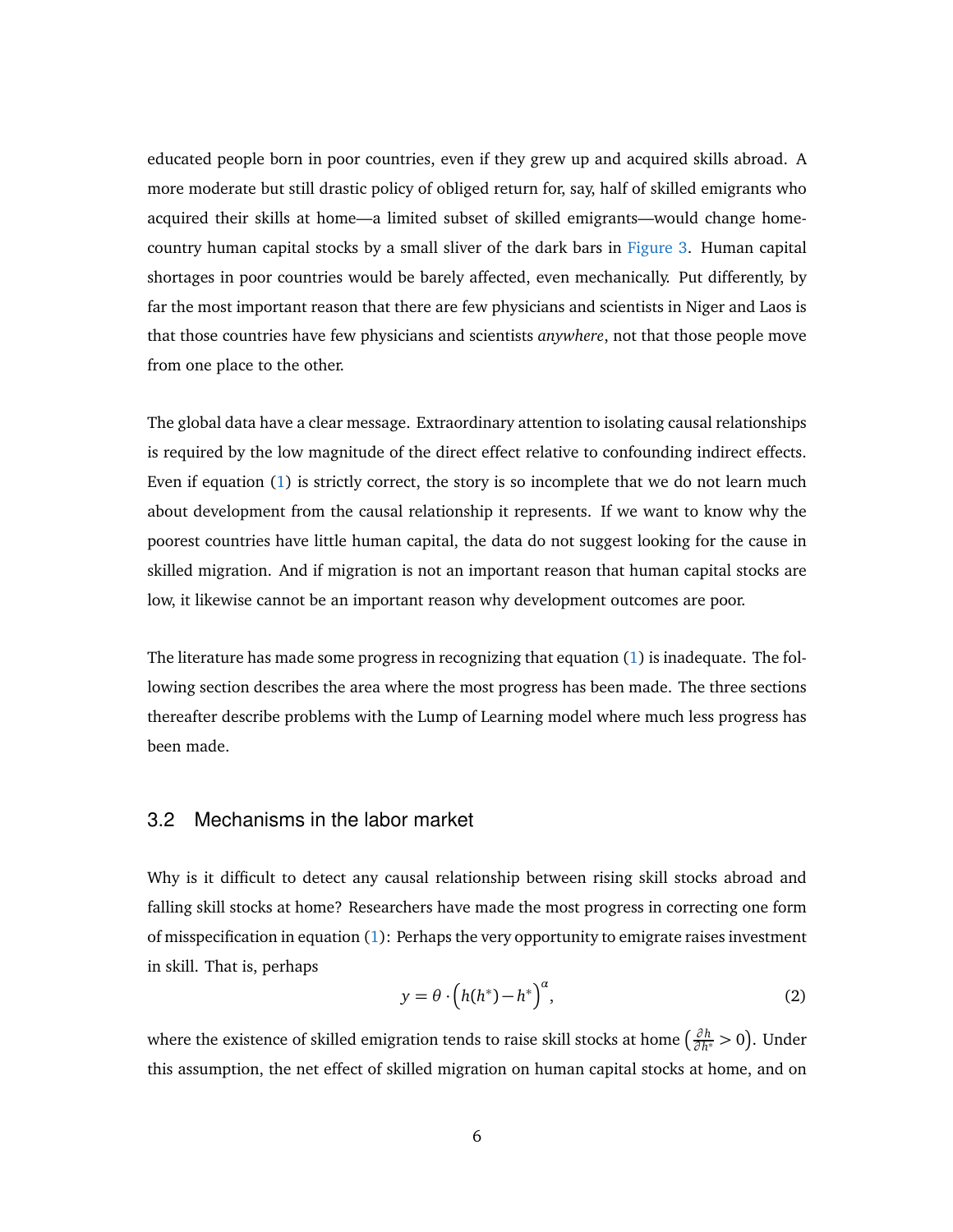development outcomes, is no longer clear.

Such an effect could arise simply because the possibility of working at high wages abroad raises the expected return to investment in skill [\(Mountford](#page-29-0) [1997;](#page-29-0) [Stark et al.](#page-29-1) [1997\)](#page-29-1). It could arise more subtly because volatility at the origin causes risk-averse investors to shift investment from less-mobile capital like a restaurant to more-mobile capital like skills [\(Katz and Rapoport](#page-28-0) [2005\)](#page-28-0). Another possible channel is that emigration by one skilled migrant could raise the educational aspirations of non-migrant family members, even within the home labor market [\(Böhme](#page-26-3) [2015\)](#page-26-3).

The most internally-valid evidence for these effects comes from natural quasi-experiments in single countries, with circumscribed external validity. [Batista et al.](#page-26-4) [\(2012\)](#page-26-4) find that the success of skilled emigrants from Cape Verde, as determined by exogenous economic shocks in migrant-destination countries, substantially raises demand for secondary schooling by other family members. [Böhme](#page-26-3) [\(2015\)](#page-26-3) likewise uses destination-country economic shocks to identify the effect of migration on educational aspirations of children in Moldova. [Chand and Clemens](#page-27-4) [\(2008\)](#page-27-4) find that a large and sudden skilled emigration from Fiji, due to a shock specific to one ethnic group, caused offsetting investment in tertiary education by only that ethnic group. This evidence suggests that even very large and sudden emigration by skilled workers can, in some settings, cause human capital investment that offsets the departure.

A number of studies have attempted to establish the effect of emigration prospects on human capital investment in cross-country data. This approach seeks greater external validity, but the internal validity of such estimates to date remains dubious. Human capital investment and skilled emigration can be associated for many reasons, and isolating the pure effect of skilled emigration prospects on the demand for skill is difficult. Increases in the skill acquisition can cause skilled emigration, as when publicly-subsidized universities flood domestic labor markets with graduates it cannot absorb.

Perhaps more importantly, third factors can cause both skill acquisition and high-skill emigration, such as conflict and recession. In particular, high-skill emigration rates can proxy for poor conditions at home that would tend to reduce human capital acquisition: high-skill em-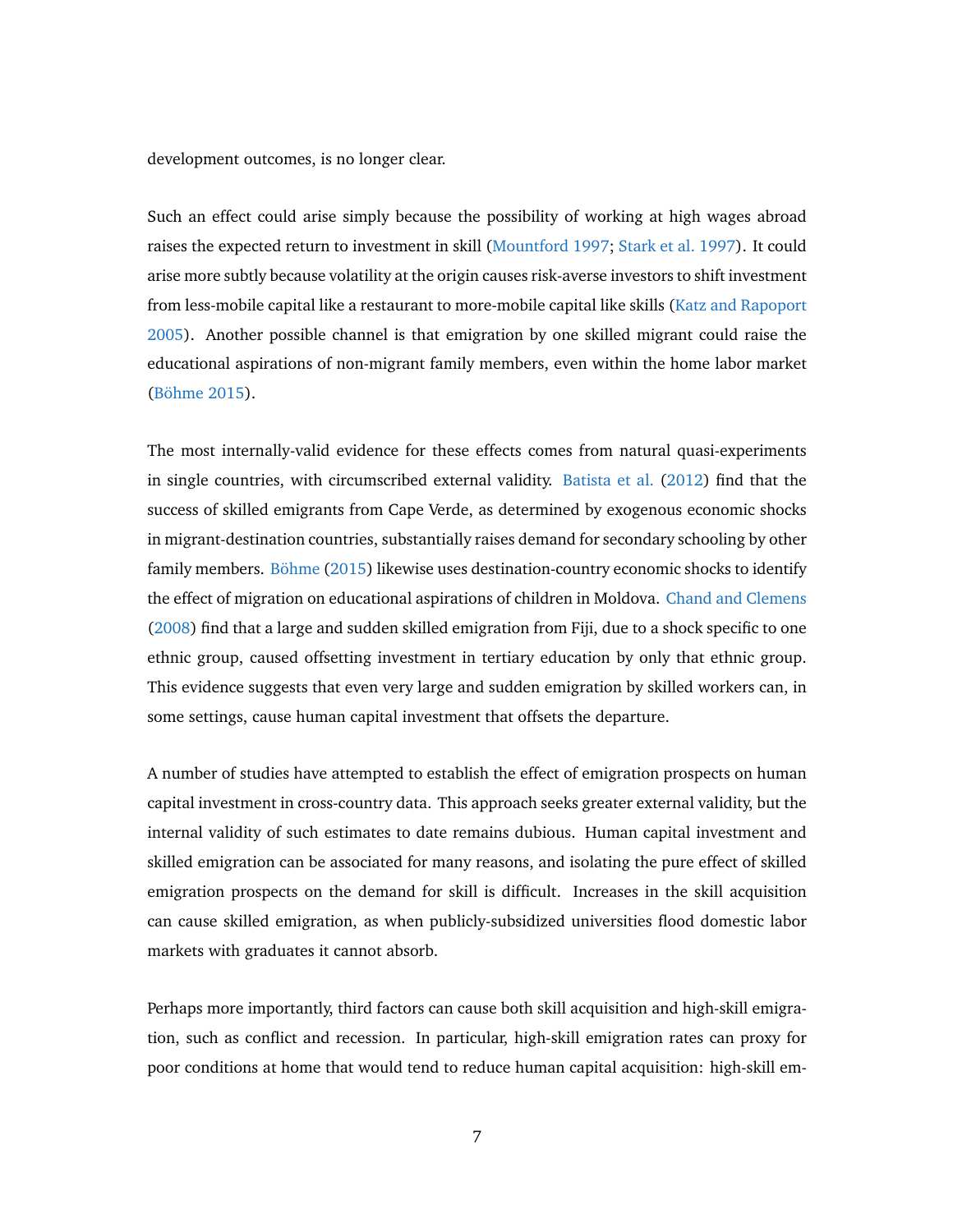igration to the United States rose under odious political regimes such as Ethiopia's Mengistu, Nigeria's Obasanjo, and Zimbabwe's Mugabe [\(Clemens](#page-27-5) [2014\)](#page-27-5). This and other related forces would tend to produce spurious correlations between high-skill emigration and low human capital stocks or poor development outcomes at home. Early work largely sidestepped these issues [\(Beine et al.](#page-26-1) [2001\)](#page-26-1).

Recently, the standard strategy in cross-country studies is to seek valid instrumental variables for high-skill emigration. But the quest for valid cross-country instruments is often much more difficult than meets the eye. For example, [Beine et al.](#page-26-2) [\(2008\)](#page-26-2) and [Di Maria and Lazarova](#page-29-2) [\(2012\)](#page-29-2) regress human capital stocks in a cross-section of countries on the rate of skilled emigration, instrumented by 1) population size and 2) lagged rates of emigration (or equivalently, human capital stocks abroad). The strength of such instruments can arise merely by construction, because both the current and lagged rates of skilled migration have population size in the denominator (see e.g. [Kronmal](#page-28-1) [1993\)](#page-28-1). For example, if one defines for each country *i* some *xi*,*<sup>t</sup>* that consists of *pure white noise* divided by population size, *xi*,*<sup>t</sup>* will be correlated with both population size and with *xi*,*t*−<sup>1</sup> because population size is a component of all three variables. But the correlation contains no economic information.

Furthermore, the validity of these instruments is unknown at best. At worst, the broader literature suggests that they are not valid. [Bazzi and Clemens](#page-26-5) [\(2013\)](#page-26-5) point out that numerous cross-country studies have used country size to instrument for everything from trade and investment to foreign aid receipts, as determinants of economic growth. Economic growth has large effects on human capital investment [\(Bils and Klenow](#page-26-6) [2000\)](#page-26-6). Because such regressions do not control for the growth or level of GDP per capita—nor for trade, investment, foreign aid, and other channels—then if country size is a valid instrument in any of those growth studies, it is an invalid instrument for skilled migration as a determinant of human capital stocks. All of these channels by which country size can affect human capital investment end up in the error term, which can thus be correlated with country size, biasing all of the coefficient estimates from two-stage least squares. And the second instrument, lagged human capital investment, can be caused by any of the omitted country-traits or country-specific shocks that cause current human capital investment—invalidating that instrument as well.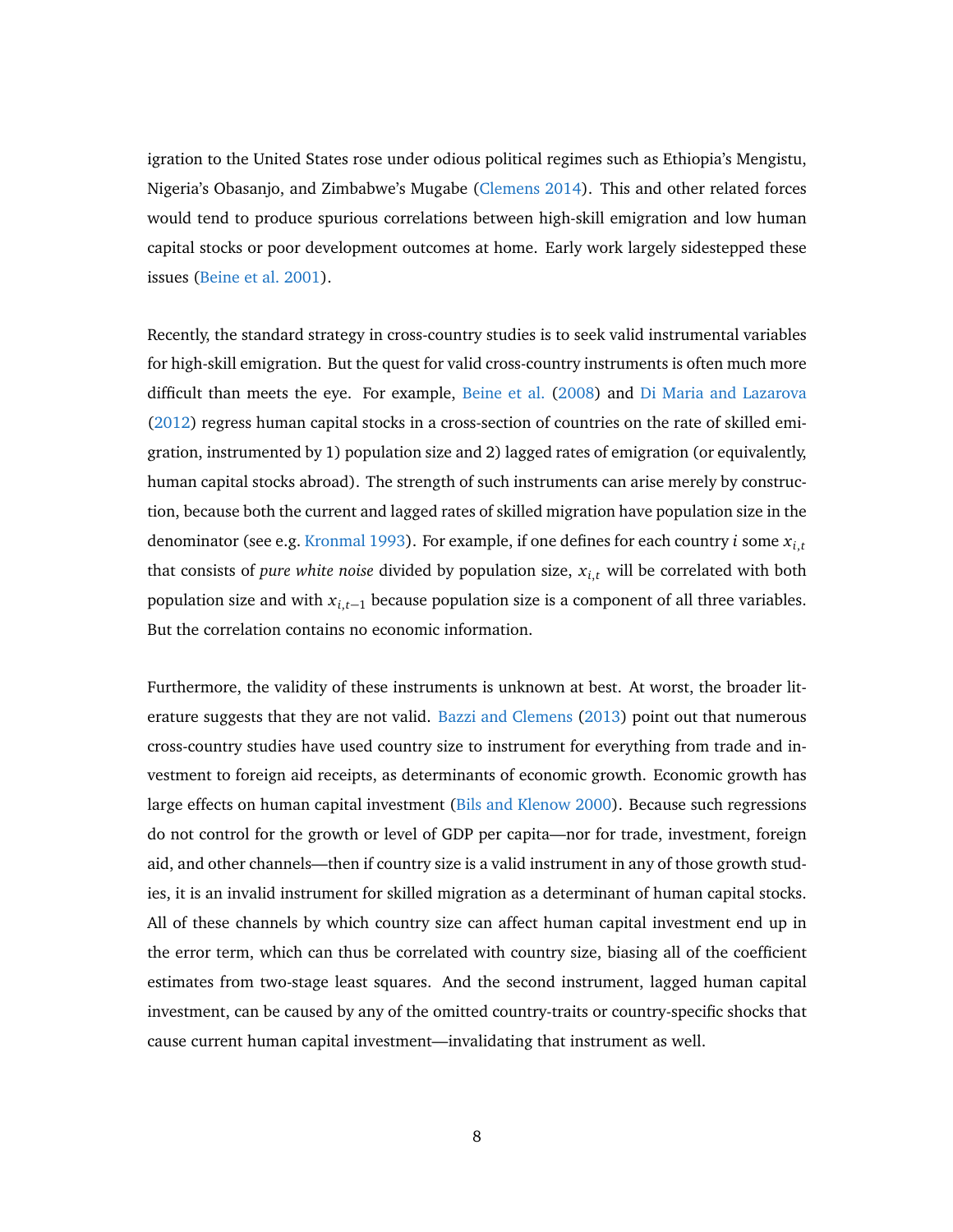All of this suggests that we cannot treat the coefficient estimates in regressions of this kind as causal parameters, and the current evidence does not justify strong causal claims that any country in the sample "suffers lower growth as a consequence of skilled migration" [\(Di Maria](#page-29-2) [and Lazarova](#page-29-2) [2012\)](#page-29-2).

It is inadequate to simply state that no better instruments exist, and proceed to strong claims of having isolated causal relationships with dubious instruments. If sound instruments are not available, strong causal claims are not appropriate. Much more evidence about causal relationships must precede further causal claims, an imperative that has gained more ground in other subfields of economics [\(Angrist and Pischke](#page-26-7) [2010\)](#page-26-7) than in this one. Future efforts should focus on gathering internally-valid causal estimates from a greater variety of settings. Natural experiments remain much more promising than low-quality instruments.

#### 3.3 Mechanisms outside the labor market

The literature has recognized a further problem with the Lump of Learning model: skilled migration can affect total factor productivity. Economists have made some progress on theorizing channels for this effect, but much empirical work remains to be done [\(Lodigiani et al.](#page-28-2) [2015\)](#page-28-2). That is, it could be that

$$
y = \theta(h^*) \cdot \left(h - h^*\right)^\alpha,\tag{3}
$$

where skilled emigration tends to raise the productivity of all factors of production including skilled workers themselves  $\left(\frac{\partial \theta}{\partial h^*} > 0\right)$ . This assumption, too, is sufficient for the net effect of skilled migration on development outcomes to be ambiguous, even if skilled emigration causes a net decrease in skill stocks at home.

One way to approach this literature is to look back at [Figure 3.](#page-33-0) A remarkable pattern in these data escaped mention above: development typically goes hand-in-hand with *greater* skilled migration and *larger* human capital stocks abroad. Developing countries in the second tercile of human capital stocks at home have much larger stocks abroad than the poorest countries. The typical developing country that has begun to build important stocks of human capital at home does so while *doubling* the stock of human capital abroad.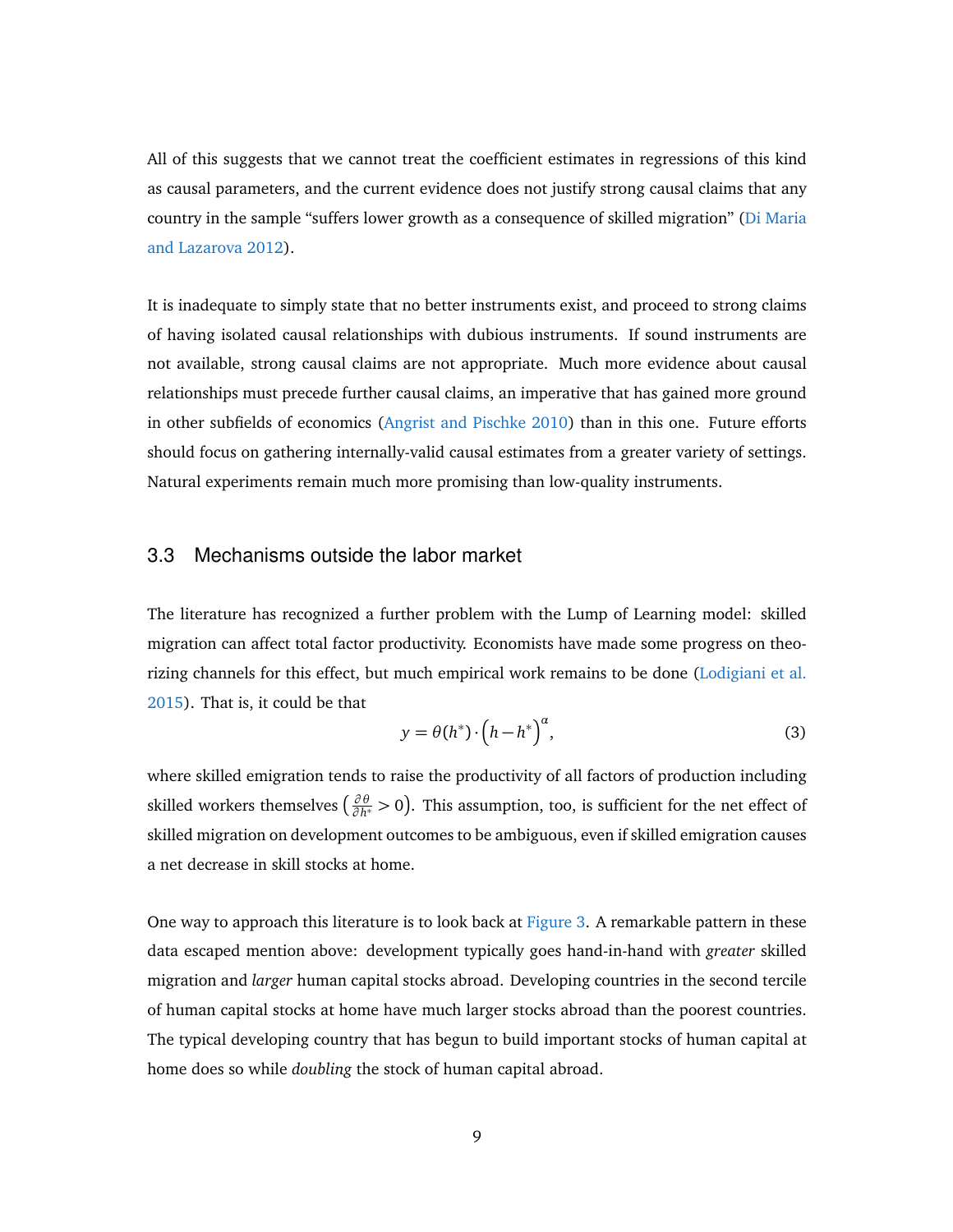The latest research suggests that this pattern may not be coincidence, but may reflect something about the emigration of skilled workers into diasporas that feeds—and is fed by—the development process.

- *Technology transfer.* Skilled migrants are known to act as conduits for the transfer of new technologies to their countries of origin. [Kerr](#page-28-3) [\(2008\)](#page-28-3) shows that when patents filed in developing countries cite a patent filed in the United States, the patent filed in the United States is more likely to have been filed by a researcher whose ethnicity corresponds to the developing country. For example, US patents cited by researchers filing a patent in India are relatively more likely to have been filed in the US by ethnically-Indian researchers. [Comin et al.](#page-27-6) [\(2012\)](#page-27-6) find that person-to-person interactions have been an important channel of technology diffusion among nations over the last 140 years. [Ba](#page-26-8)[har and Rapoport](#page-26-8) [\(2015\)](#page-26-8) show that developing countries with larger stocks of skilled emigrants in a country that produces a certain good are more likely to subsequently begin producing and exporting that good themselves. That is, skilled emigration may be involved in changing the comparative advantage of nations and the complexity of their production capabilities—which is a strong predictor of subsequent development [\(Hidalgo and Hausmann](#page-28-4) [2009\)](#page-28-4).
- *Capital flows.* The share of foreign direct investment that developing countries receive from the United States is strongly associated with the stock of college graduates from that country present in the United States [\(Kugler and Rapoport](#page-28-5) [2007;](#page-28-5) [Docquier and](#page-27-7) [Lodigiani](#page-27-7) [2010;](#page-27-7) [Javorcik et al.](#page-28-6) [2011\)](#page-28-6). This relationship is stronger for high-skill migrant stocks than for low-skill migrant stocks, thus it signifies something beyond the bonds of migration in general. [Constant and Tien](#page-27-8) [\(2010\)](#page-27-8) find that African countries whose leaders studied abroad attract more Foreign Direct Investment. High-skill migrants also tend to remit more cash to their countries of origin than low-skill migrants [\(Bollard et](#page-27-9) [al.](#page-27-9) [2011\)](#page-27-9).
- *Trade.* A similar pattern holds for trade flows: It has been known for some time that the more migrants from developing countries live in rich countries, the more trade occurs between those countries [\(Rauch](#page-29-3) [1999\)](#page-29-3). In recent research it has become clear that this relationship, too, is stronger for high-skill migrants than for low-skill migrants [\(Felber](#page-28-7)[mayr and Toubal](#page-28-7) [2012;](#page-28-7) [Aleksynska and Peri](#page-26-9) [2014\)](#page-26-9).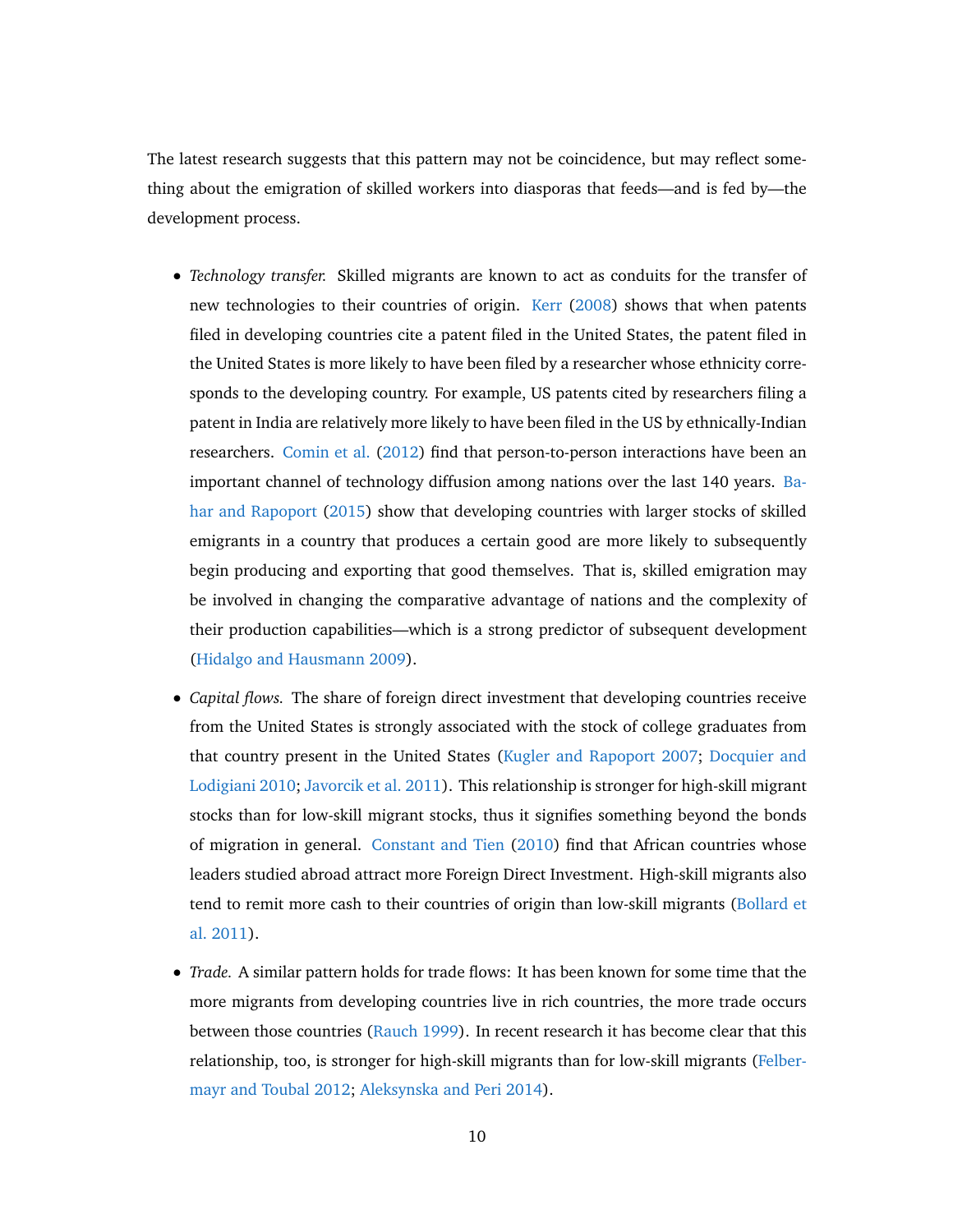• *Formal and informal institutions.* An intriguing recent literature, reviewed by [Ivus and](#page-28-8) [Naghavi](#page-28-8) [\(2014\)](#page-28-8), finds that migrants from developing countries are involved in the transfer of institutional norms to their countries of origin. These include informal norms such as social conventions on fertility [\(Beine et al.](#page-26-10) [2013\)](#page-26-10). Here again there appears to be a special role for high-skill migrants in particular. [Spilimbergo](#page-29-4) [\(2009\)](#page-29-4) finds that developing countries with more students abroad in democratic countries tend to become more democratic themselves. [Beine and Sekkat](#page-26-11) [\(2013\)](#page-26-11) find a relationship between the lagged extent of high-skill emigration from developing countries and later improvements in governance quality in the country of origin, while [Mercier](#page-29-5) [\(2013\)](#page-29-5) finds that African leaders with foreign education govern more democratically.

These channels are the subject of active research, and much more investigation is required to determine whether or not some of these correlations reflect causal relationships. Innovative research design can accomplish this, even in cross-country data, as [Kerr](#page-28-3) [\(2008\)](#page-28-3) has shown. But we cannot yet be confident about the extent to which, or the conditions under which, skilled emigration might foster development through many of these channels.

This research is nevertheless damning of the Lump of Learning model [\(1\)](#page-4-0) as an adequate description of the relationship between human capital and development. While many in this literature have justified efforts to limit high-skill emigration by the need for an unspecified "critical mass" of human capital at home (e.g. [Dumont and Lemaître](#page-27-2) [2005,](#page-27-2) p. 14), this recent work suggests that a "critical mass" of human capital *abroad* may play an important role in development. There is abundant qualitative evidence that high-skill diasporas could only foster development in India and China when they reached a certain size [\(Saxenian](#page-29-6) [2006;](#page-29-6) [Wei](#page-30-1) [and Balasubramanyam](#page-30-1) [2006\)](#page-30-1).

Many beneficial interactions with the high-skill diaspora would have been extremely difficult to foresee and deliberately create. In fact, well-intended policy might have eliminated them. It is hard to imagine how Sudanese officials working to reduce high-skill emigration could have predicted the development effects of Mohammed Ibrahim. He quit his job as a technician at Sudan's telecommunications administration and emigrated; several years thereafter he brought billions of dollars in investment and technology transfer to Sudan and 13 other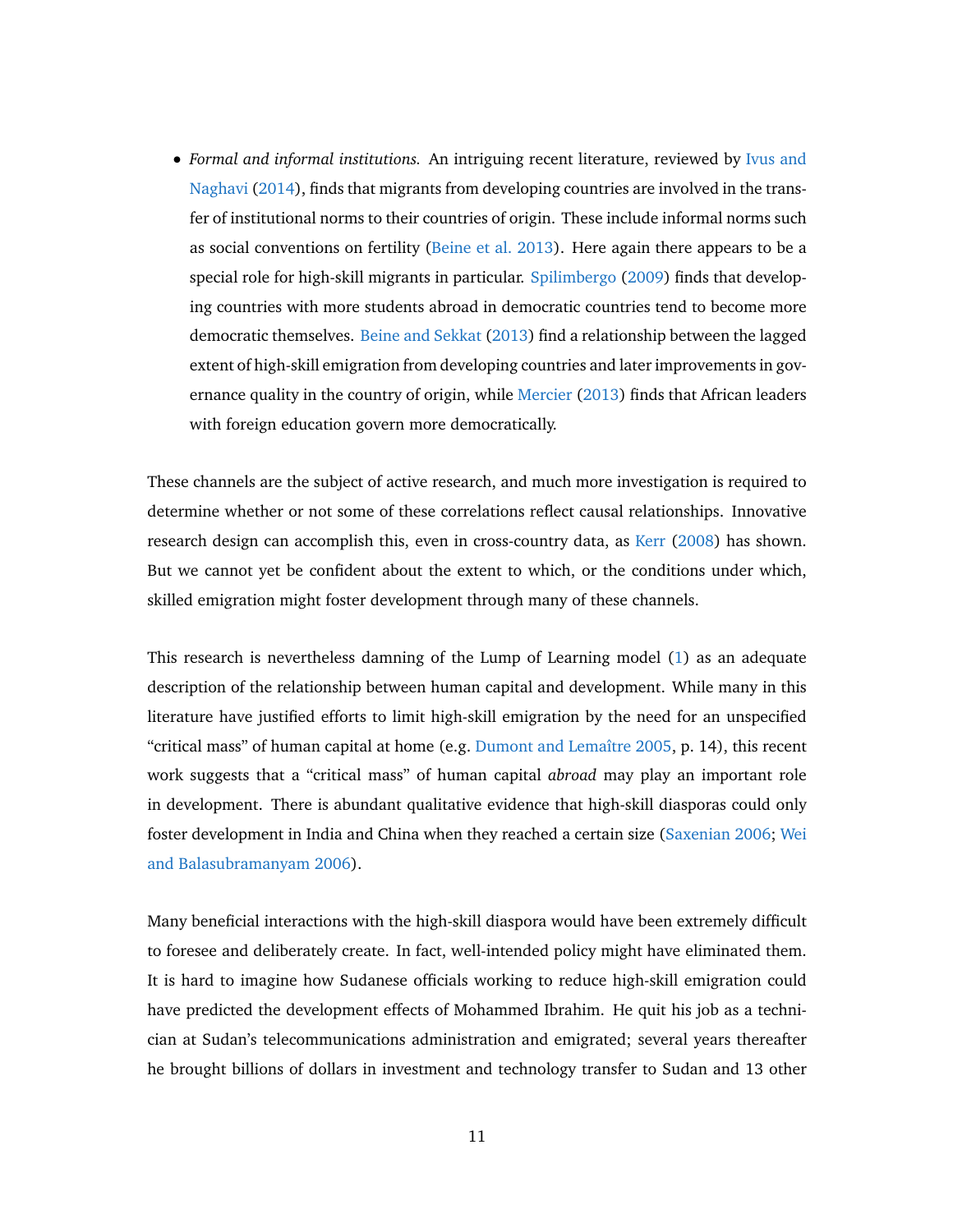African countries with his firm Celtel. It is hard to imagine that Beninois officials limiting skilled migration could have predicted the development effects of Léonard Wantchékon. He emigrated from Benin with its top tertiary qualifications in mathematics and physics, and recently founded the highly-regarded African School of Economics in Cotonou. It is hard to imagine how Indian officials condemning the "drain" of high-skill engineers could have predicted the development effects of Vivek Paul. He emigrated after becoming a highly-trained engineer, and would later return to transform the Indian firm Wipro into a multibillion-dollar global company and an engine of technology transfer to India.

Economists would not find it easy to measure what these people would have accomplished if they had been obliged to remain permanently in the countries where they became tertiary graduates. But there is compelling qualitative evidence that it was precisely their experiences abroad that allowed them to become transformative figures at home (e.g. [Saxenian](#page-29-6) [2006,](#page-29-6) p. 281). Their effects on development constitute further anomalies placing the Lump of Learning model in crisis.

The literature is making progress in this area, and as it does, more anomalies are likely to arise. The next two sections address areas where, in contrast, the literature has made little progress on the shortcomings of the Lump of Learning model.

#### <span id="page-14-0"></span>3.4 Human capital and growth

The Lump of Learning model in [\(1\)](#page-4-0) has intuitive appeal. It appears to build on the long tradition of production functions familiar to economists in all fields, such as the Solow-Swan growth model and the Hecksher-Ohlin trade model [\(Snowdon](#page-29-7) [2015\)](#page-29-7). It embodies the assumptions that 1) more human capital causes development *ceteris paribus*, 2) the marginal effect is largest where human capital is scarce, and 3) additional human capital has positive external effects on the marginal product of all other factors, such as low-skill workers and capital (here lumped into *θ*).

But in the last 15 years of the growth-and-development literature, this mechanistic view of the relationship between human capital and development has been progressively discredited.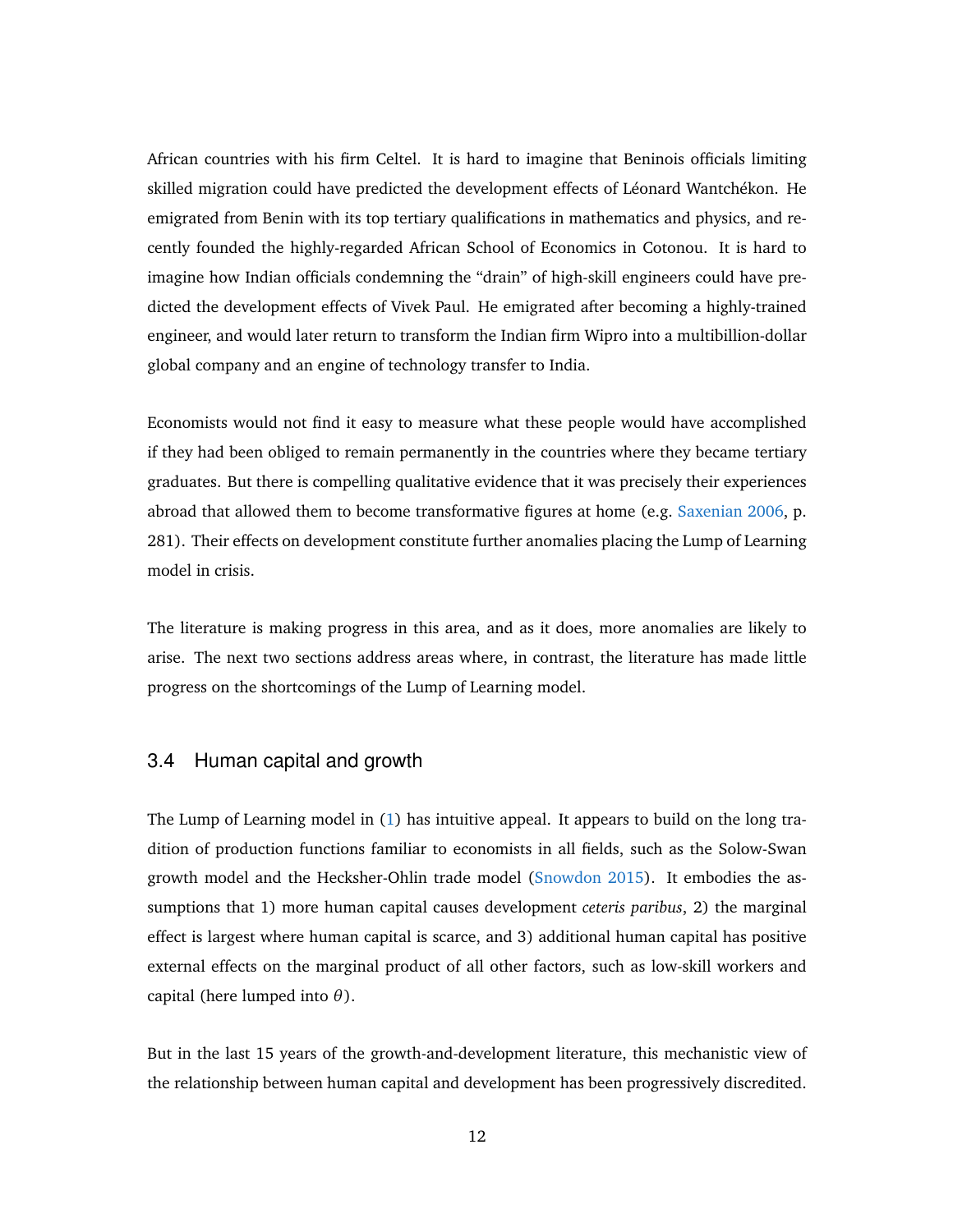The migration-and-development literature has not caught up. Recent literature on growth and human capital suggests that the relationship might be driven by third factors and reverse causation rather than by positive externalities from human capital stocks. That is, perhaps

$$
y = \theta(x) \cdot \left( h(x, y) - h^*(x, y) \right)^{\alpha},\tag{4}
$$

where  $x$  is some third factor. In this setting we can observe a positive relationship between countries' human capital stocks and development with or without a substantial positive effect on development from the presence of human capital *per se*—the only thing that is mechanically affected by high-skill migration.

This sea-change has been underway for some time. [Hall and Jones](#page-28-9) [\(1999,](#page-28-9) p. 92) decompose the difference in output per worker between the five richest countries on earth and the five poorest. They find that even if the poorest had the same levels of human capital as the richest but nothing else changed—93% of the output gap would remain. This is not compatible with a large pure effect of human capital on development, but is compatible with a large effect on human capital accumulation from other forces that do cause development.<sup>[1](#page-15-0)</sup> [Bils and Klenow](#page-26-6) [\(2000\)](#page-26-6) find that most of the cross-country relationship between growth and human capital can be explained by the fact that expected future growth causes investment in human capital.

In particular, economists have been simply unable to detect the large human capital externalities that are assumed by the Lump of Learning model. The existance of substantial externalities of this type remains conjectural. [Pritchett](#page-29-8) [\(2001\)](#page-29-8) finds that even very large increases in poor countries' human capital stocks in the late twentieth century had no positive external effects that can be detected in macroeconomic development. Rigorous identification strategies pro-posed by Acemoğlu and Angrist [\(2000\)](#page-26-12) and [Ciccone and Peri](#page-27-10) [\(2006\)](#page-27-10) detect no externalities at all. Reviewing this large literature, [Lange and Topel](#page-28-10) [\(2006\)](#page-28-10) conclude, "There is no evidence from this literature that social returns are smaller than private ones, yet neither is there much to suggest that they are larger." More recently, [Acemoglu et al.](#page-26-13)  $(2014)$  conclude that "existing" evidence does not support human capital externalities of any significant magnitude."

<span id="page-15-0"></span> $1$ Of these other forces, [Hall and Jones](#page-28-9) find that the most important are institutions and government policy, which they call "social infrastructure". [Docquier et al.](#page-27-11) [\(2014\)](#page-27-11) find no evidence that skilled emigration causes declines in the quality of governance.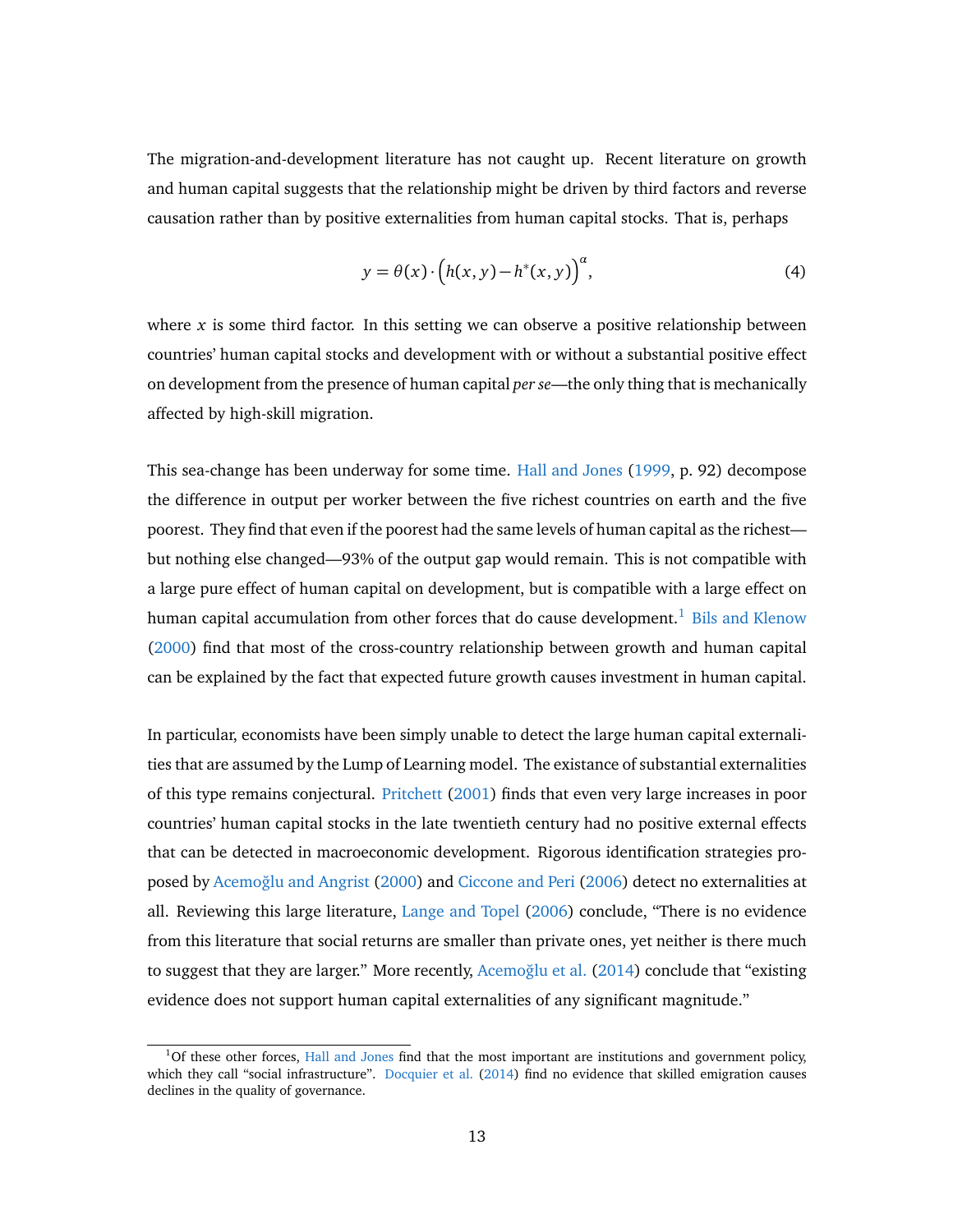Why might this be the case—in developing countries specifically? First, a recent literature suggests that much more of cross-country differences in development can be accounted for by measures of human capital that are adjusted for the quality of learning [\(Hanushek and](#page-28-11) [Woessmann](#page-28-11) [2008;](#page-28-11) [Jones](#page-28-12) [2014;](#page-28-12) [Manuelli and Seshadri](#page-28-13) [2014\)](#page-28-13). But far from supporting the Lump of Learning model, this undermines it. When a skilled worker emigrates from a poor country, the worker leaves with that country's particular quality of human capital. If that quality is low in the poorest countries, skilled emigration from the poorest countries would have the *smallest* marginal effect on development.

Second, an important strand of the growth literature suggests nonlinearities in the production function (e.g. [Durlauf et al.](#page-28-14) [2005\)](#page-28-14). If skilled labor requires other skilled labor to be productive, production could exhibit increasing returns to scale in human capital over a substantial range. This is the case, for example, in the 'O-ring' production function due to [Kremer](#page-28-15) [\(1993\)](#page-28-15) compared in [Figure 4](#page-34-0) to the decreasing-returns form assumed by [\(1\)](#page-4-0) and to a linear form. Increasing returns imply that the positive external effects of a marginal skilled worker would be very small in the poorest countries. Given that even blocking most skilled emigration would little affect human capital scarcity in the poorest countries [\(Figure 3\)](#page-33-0), there is little reason to believe that even draconian restrictions on high-skill migration would push poor countries to the inflection point where skilled emigration has large effects.

Critics of increasing returns to education often highlight one clear pattern in the data: the positive cross-sectional relationship between earnings and schooling is typically greater in countries with low average schooling [\(Psacharopoulos and Patrinos](#page-29-9) [2004\)](#page-29-9). But this does not at all imply that the *returns* to investment in schooling are typically higher in countries with less schooling. [Heckman et al.](#page-28-16) [\(2006\)](#page-28-16) explain in detail why not, concluding that "cross-sections are no longer useful guides to the life cycle earnings or schooling returns of any particular individual." Among other things they stress the importance of heterogeneity and uncertainty in the true returns, which can make the true return to education much lower than the observed relationship between education and earnings. This remains true even when the factors responsible for heterogeneous returns are observable and 'controlled for' with fixed effects.<sup>[2](#page-16-0)</sup>

<span id="page-16-0"></span><sup>2</sup>To see why, suppose there are two ethnic groups: the dominant group *A*, a 10% minority, persecutes group *B*. Civil-service jobs for people with secondary education go to *A*'s, who therefore earn 50% more, not to *B*s. Everyone knows this, so *A*'s get secondary education and *B*'s do not. A cross-sectional study would find that people with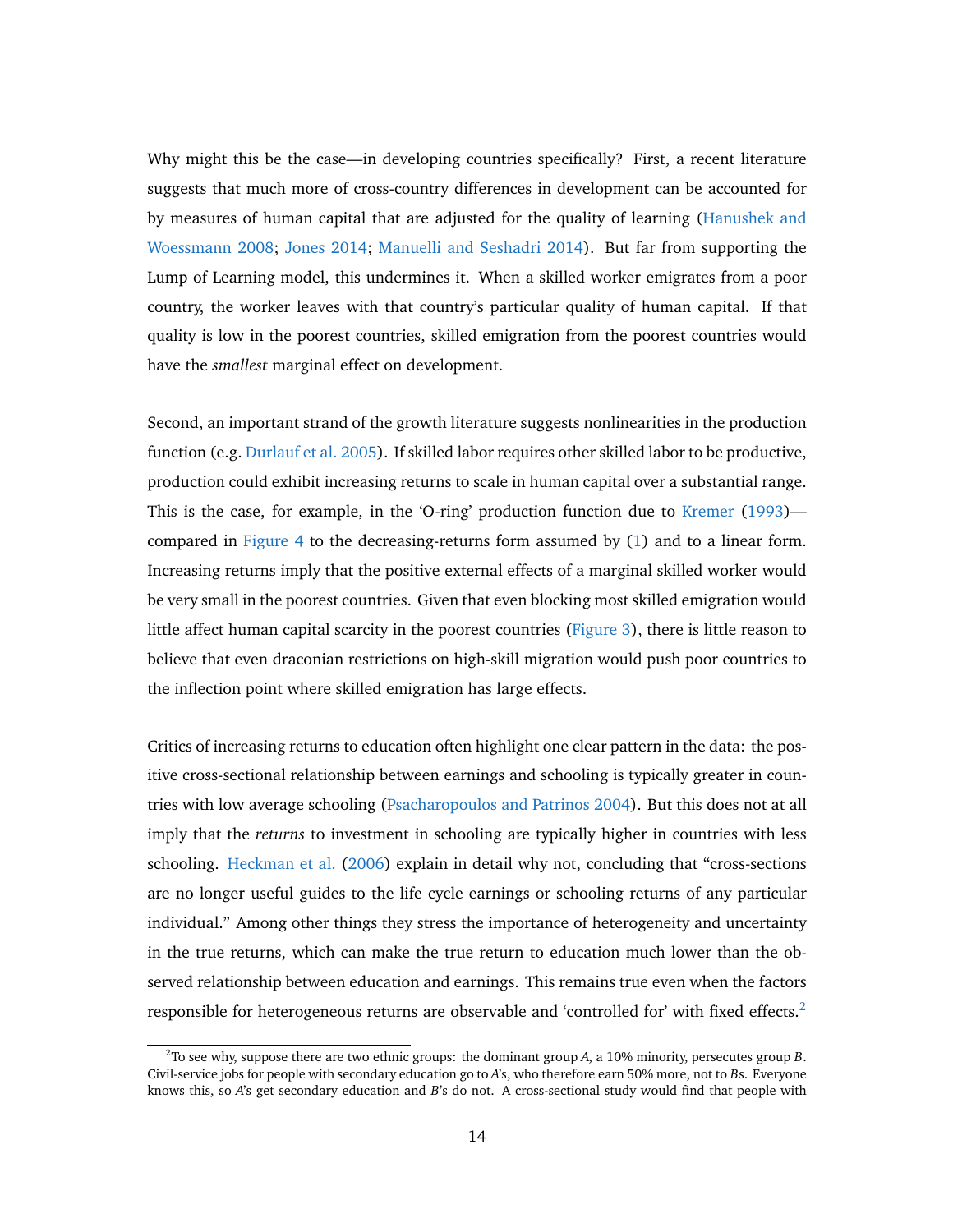The problem arises most of all in developing countries, where structural heterogeneity in labor-market returns to schooling can arise from social hierarchies, gender bias, malnutrition, and many other forces.

This literature presents a serious challenge to the Lump of Learning model, a challenge that migration-and-development research has barely begun to address. This literature suggests that a reasonable null hypothesis for empirical work is that skilled emigration has no direct effect on development in the poorest countries—either at the margin or on average. This is counterintuitive because we so often observe things missing in the poorest countries that skilled workers from those countries are able to do easily in other countries, such as create innovation and enterprise. But this does not begin to imply that the same workers could do many of the same things in their countries of origin, a necessary belief if we are to attribute the lack of development to their absence.

#### <span id="page-17-0"></span>3.5 Public policy

The literature has likewise made little progress on the public economics of regulating highskill migration. Forget for a moment all of the preceding challenges to the Lump of Learning model, and suppose that high-skill migration affects development precisely as in equation [\(1\)](#page-4-0). How then should policy respond? That is, suppose

$$
y = \theta \cdot \left(h - h^*(p)\right)^{\alpha},\tag{5}
$$

where *p* is some policy intervention to regulate skilled migration. What is the optimal *p*?

The standard response has been to impose some type of Pigouvian tax or quota on skilled migration to correct for the negative externality that skilled migrants thus impose on those left behind (e.g. [Bhagwati and Rodríguez](#page-26-0) [1975;](#page-26-0) [Collier](#page-27-1) [2013\)](#page-27-1). The economics literature has spent

a secondary degree earn 50% more than those who do not. But the real return to secondary education for the average person is only  $\big(0.1\times50\%\big)+\big(0.9\times0\%\big)=5\%$ . This problem is not solved simply by the observability of ethnicity: The bias survives the addition of ethnicity fixed-effects, as long as at least one *B* is able to get secondary education and a civil-service job, but very few are. Suppose that the population is 1,000 and only three members of *B* acquire secondary education and get the 50% earnings increase of a civil-service job. A regression with ethnicity fixed-effects would still put the "return" to secondary schooling at exactly 50%. But the true average return for an individual would be  $\big(0.103 \times 50\%\big) + \big(0.897 \times 0\%\big) \approx 5\%.$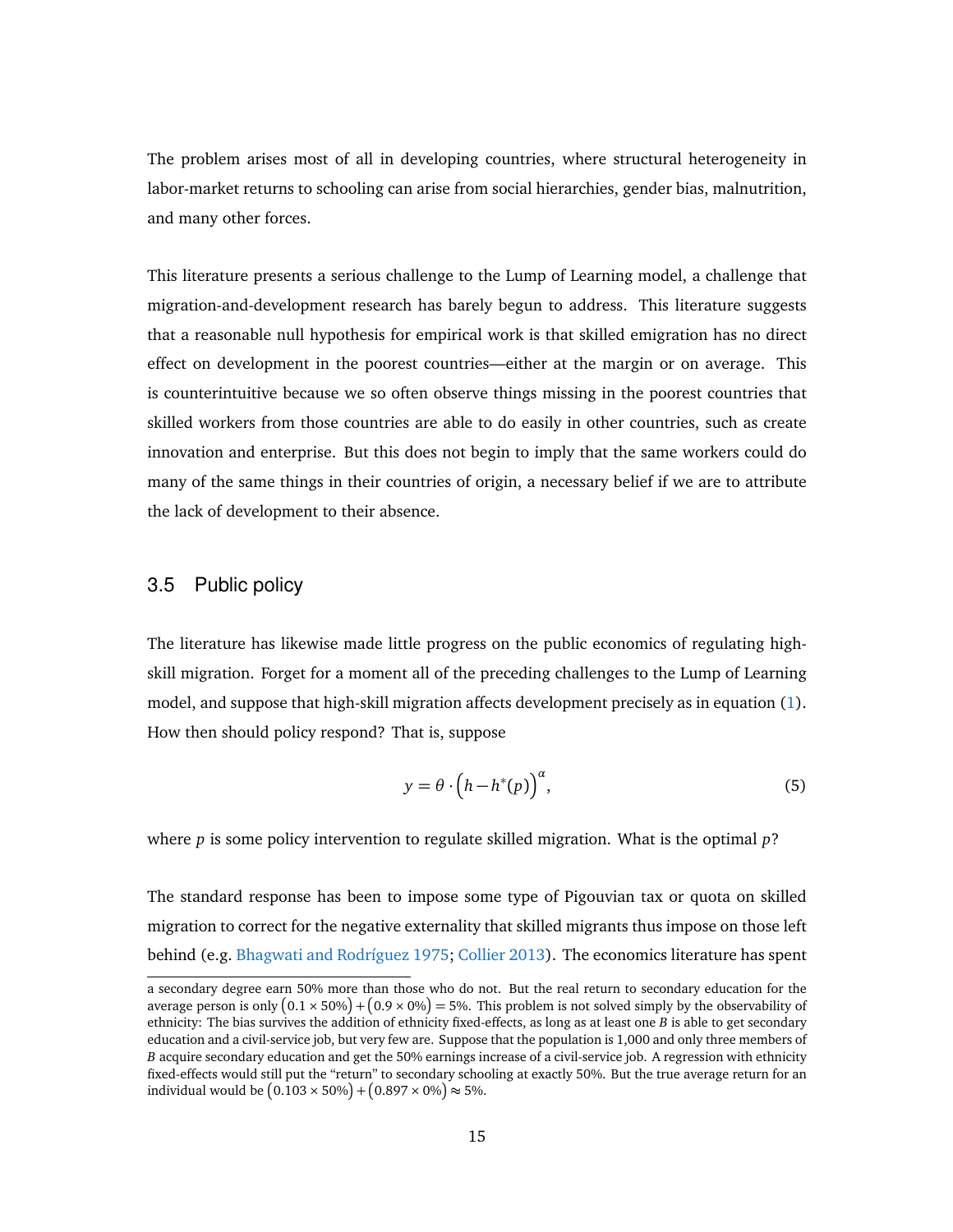decades debating the merits of a 'Bhagwati tax' on skilled migrants, a debate that appears to have ended with Bhagwati himself renouncing almost all of the justifications that have been advanced over the years [\(Clemens](#page-27-5) [2014\)](#page-27-5). But the literature has produced few alternative policy ideas, and support for tax-like policies to raise the cost of skilled migration—such as limits on the recruitment of skilled workers from developing countries—remains strong in policy circles.

The problem with any Pigovian tax or quota is that, as [Coase](#page-27-12) [\(1960\)](#page-27-12) showed long ago, the existence of a negative externality cannot be sufficient to justify any particular Pigouvian tax or quota on efficiency grounds. [Coase](#page-27-12) proved that, when transactions costs prevent two parties to an externality from negotiating directly, efficient policy requires that the entitlement to exert the externality rest with the party that has the highest mitigation cost. In the case of skilled migration, the party with the highest mitigation cost is typically the migrant.

For example, suppose a publicly-trained Malawian nurse wishes to leave Malawi for a rich country. There are two ways to mitigate any negative externality that might arise from that departure. One is for the right to exert a negative externality to rest with the Malawian state, which could mitigate the externality by preventing the nurse's departure. This costs the nurse hundreds of thousands of dollars of foregone future income. The other way is for the right to exert a negative externality to rest with the nurse, who could then migrate without restriction. This would cost the Malawian state several thousand dollars to train a replacement. Because the nurse's mitigation cost is much higher, vesting the state with the entitlement makes the world much worse off than vesting the nurse with the entitlement [\(Clemens](#page-27-5) [2014\)](#page-27-5). The simple, intuitive Pigouvian tax or quota is generally inefficient.

If transactions costs were low enough for the nurse and the government to negotiate, both parties would prefer a solution other than simply vesting the government with the right to impose costs on the migrant with quotas or taxes. Both would be better off if they could negotiate a way for the nurse to migrate and for either the nurse or the destination country to pay for the nurse's training or pay to train a replacement. New institutions would be necessary to bring transactions costs low enough for bargains of this kind to occur. Such policy mechanisms have barely been explored in the literature [\(Clemens](#page-27-13) [2015\)](#page-27-13), though related policy experiments exist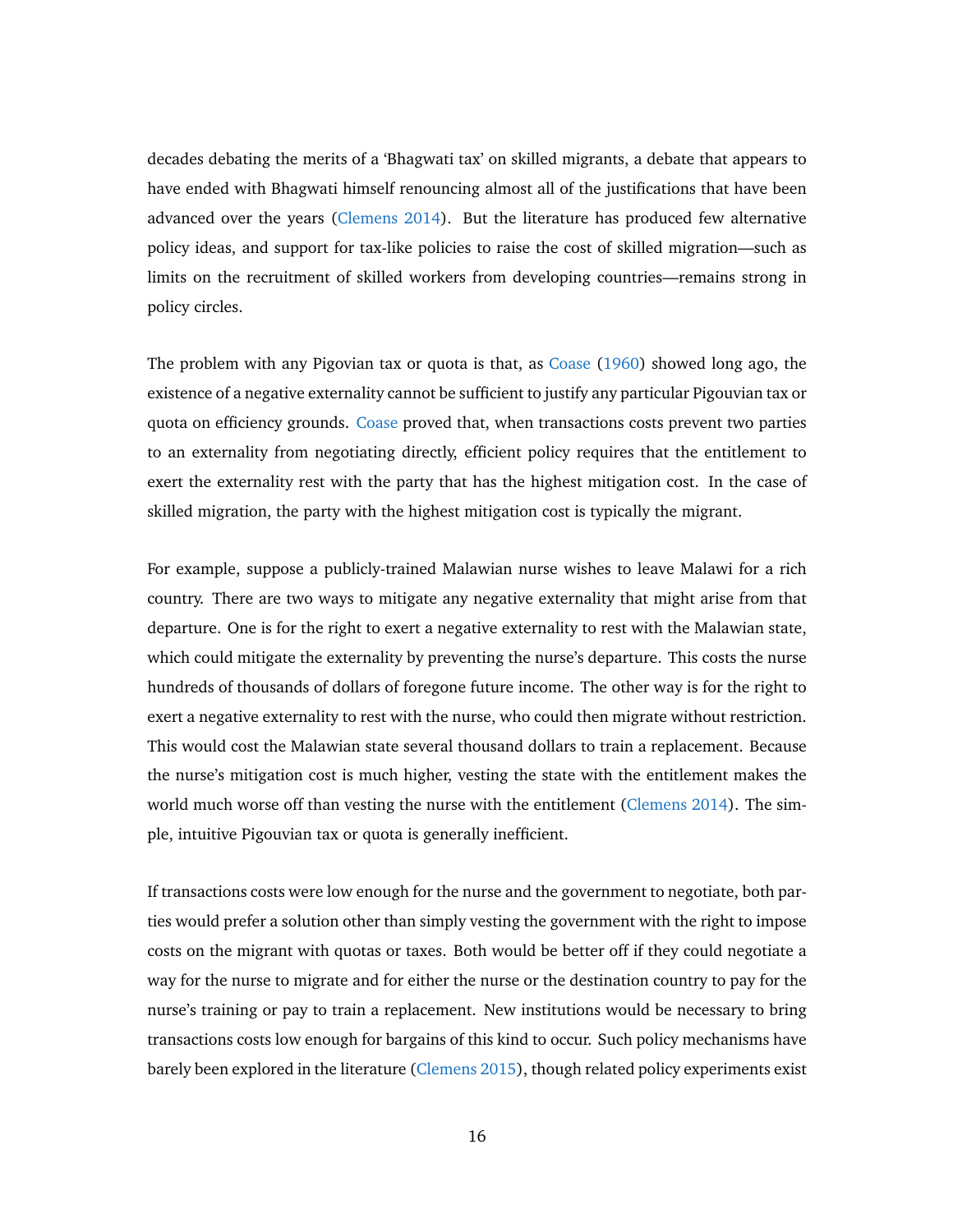#### [\(Clemens et al.](#page-27-14) [2015\)](#page-27-14).

Other justifications have been advanced for taxes and quotas on skilled migration, justifications based not on efficiency but on equity or ethics. Such arguments are weakened by the fact that they require pure assertion of the axiom that countries of birth hold inherent property rights in the brains of people born in those countries. Without this axiom, coercive taxes or quotas applied to poor countries' skilled emigrants on equity grounds would equally apply to *all* skilled workers in rich countries. For example, if equity dictates that a Malawian nurse in London may be taxed because he is better off than Malawians, the same concern would dictate that most Londoners should be taxed for the same reason. This would not justify a tax on skilled migrants in particular [\(Clemens](#page-27-5) [2014\)](#page-27-5).

Likewise, if ethics dictate that a Malawian nurse be obliged to live in Malawi because his skills are needed there, the same concern would dictate that nearly any skilled Londoner be required to live in Malawi—since it is likely that their skills are needed as well. Here, ethics justifying a quota on how many Malawians may live in London rather than Malawi would require a quota on how many Londoners of any origin may live in London rather than Malawi. That is, it would require deporting a variety of skilled Londoners to Malawi. These problems are resolved if we simply accept the axiom that Malawians have special obligations to Malawi by accident of birth. Since that axiom absolves the rich-country enforcers of migration barriers from responsibility for personally assisting Malawi, it may come as no surprise that it receives broad and unexamined acceptance. But the axiom precedes, and does not emerge from, economic theory or empirical data.

### 4 New research directions

Empirical research on skilled migration and development got off on the wrong foot. It began with the assumption that skilled migration does large social harm, a claim often considered too obvious to require proof. The field seems to have captured researchers' interest only to the extent that they could demonstrate some counterintuitive force to mitigate the unquestioned harm. The burden of proof in all empirical work has rested on those who would claim any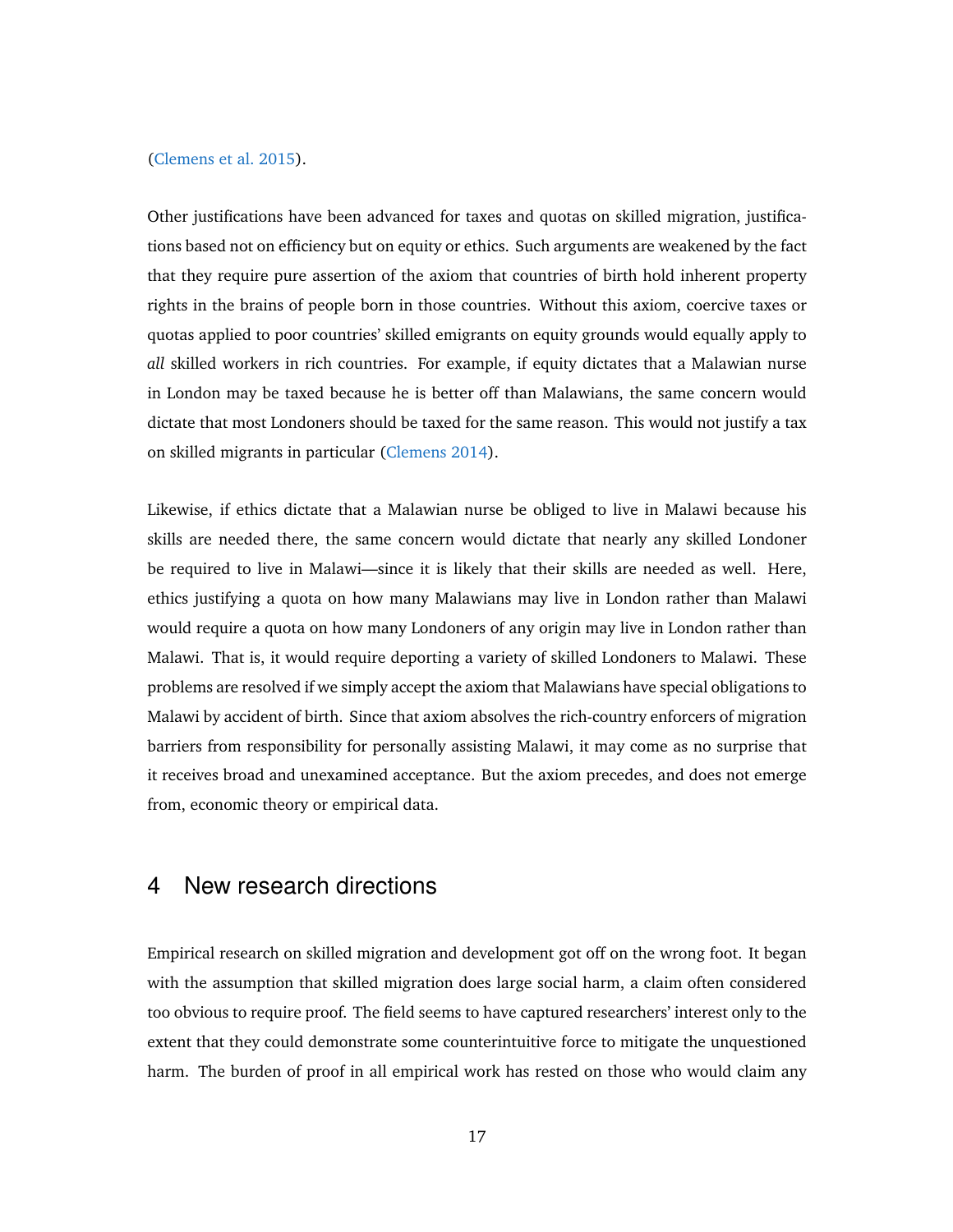benefits at all, particularly in the poorest countries. Few researchers have demanded transparently identified empirics to demonstrate that skilled emigration substantially *causes* the low human capital stocks and poverty observed in poor countries. To say the same thing differently, few researchers have demanded evidence that obstructing skilled migration, all else equal, would substantially ameliorate low human capital stocks and deficient development outcomes in poor countries.

The research priorities of the field would look different under different assumptions. Suppose researchers in the field began by assuming what is unmistakably observable: that obstructing skilled migration does tremendous harm to skilled workers from poor countries. For many such workers, obstructing their migration equates to a tax of 60–95% on their real earnings [\(Clemens](#page-27-5) [2014\)](#page-27-5), with numerous consequences for their health, their children's opportunities, and so on. The research questions might then center on proving that large social benefits, net of negative side effects, justify the direct and present harm to migrants. For example, large human capital externalities would not be simply assumed but would demand to be proven.

The literature looks little like this now. Here are a few research directions that would open up under a fresh set of assumptions:

• *Effects on migrants.* We know little about the extent of the benefits that migration causes for skilled workers—which is to say, the harm done to them by obstructing migration other than the fact that the benefits are large. This reflects the priorities of a literature that has modeled skilled workers largely as national property rather than as agents with welfare of their own. For example, [Docquier et al.](#page-27-15) [\(2009\)](#page-27-15) express numerous concerns about the effects of emigration by high-skill women on children and economic growth at the origin, with the effects on female migrants themselves unmeasured and mentioned only in passing. [Naghsh Nejad and Young](#page-29-10) [\(2014\)](#page-29-10), in contrast, consider the migrants: they find that skilled women tend to emigrate when they can thereby secure a greater improvement in rights and freedoms at the destination relative to the origin—provided they have sufficient rights to access education and migration opportunities in the first place. The former approach encourages us to think of limiting skilled women's migration as socially responsible; the latter approach encourages us to gravely ponder the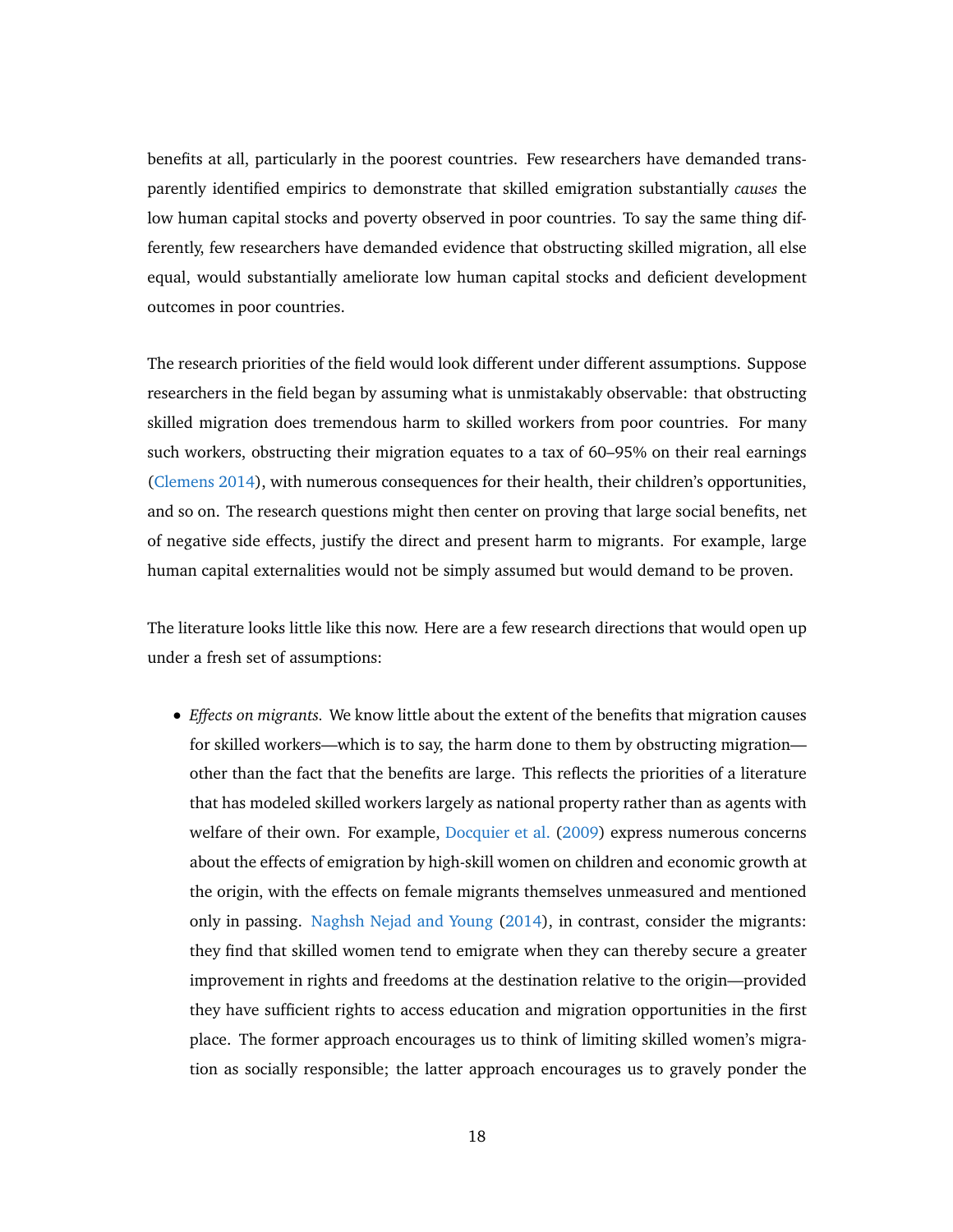consequences of limiting skilled women's access to freedom and basic human rights. Only a handful of studies have tried to measure the effects of high-skill migration on migrants and their families (e.g. [Clemens](#page-27-16) [2013\)](#page-27-16).

- *Separating correlation and causation.* This literature needs to worry much more than it does about biased estimates, for two reasons. First, observational estimates are not just biased, they are generally biased in a specific direction. Places where development conditions are poor for various reasons are places 1) that skilled migrants leave, and places 2) where there are adverse indicators—low human capital, poor development outcomes. This is both because skilled migrants leave places where development outcomes are poor, and because the same development conditions that cause a variety of adverse outcomes can also cause skilled emigration (corruption, ethnic favoritism, conflict, disease, and so on). Observational data, therefore, will systematically generate correlation between skilled migration and adverse conditions. Second, the mechanical effect of skilled migration on human capital stocks is much smaller than the other determinants of those stocks. Together, these mean that extraordinary attention is necessary to proving that skilled migration *causes* bad outcomes before making confident causal claims. The use of any instrumental variable at hand is not sufficient to solve this problem, especially in cross-country data. Much more promise lies in natural experiments, as argued by [McKenzie and Yang](#page-29-11) [\(2010\)](#page-29-11) and instantiated by [Omar Mahmoud et al.](#page-29-12) [\(2014\)](#page-29-12).
- *From censuses to surveys.* Too much empirical work in this area has relied upon census data. The advent of census-based estimates of skilled migration a decade ago was a major advance over the empirical dark ages that preceded it. But the limitations of such data are now apparent. Censuses contain essentially no microdata about skilled workers' interactions with their countries of origin, life before migration, circular movement, knowledge (quality of training, cognitive skill, talent, etc.), collaborations, networks, investments, or remittances. They contain very limited and indirect information about skilled emigrants' ethnicity, field of study, where they got their training, and who paid for it. In other words, censuses contain little information that can be used to directly study the questions in Subsections [3.2](#page-8-0) to [3.5.](#page-17-0) It is hard work to conduct surveys that learn more about skilled migrants, but that work must be done. Recent work by [Gibson](#page-28-17) [and McKenzie](#page-28-17) [\(2012\)](#page-28-17) exemplifies the way forward.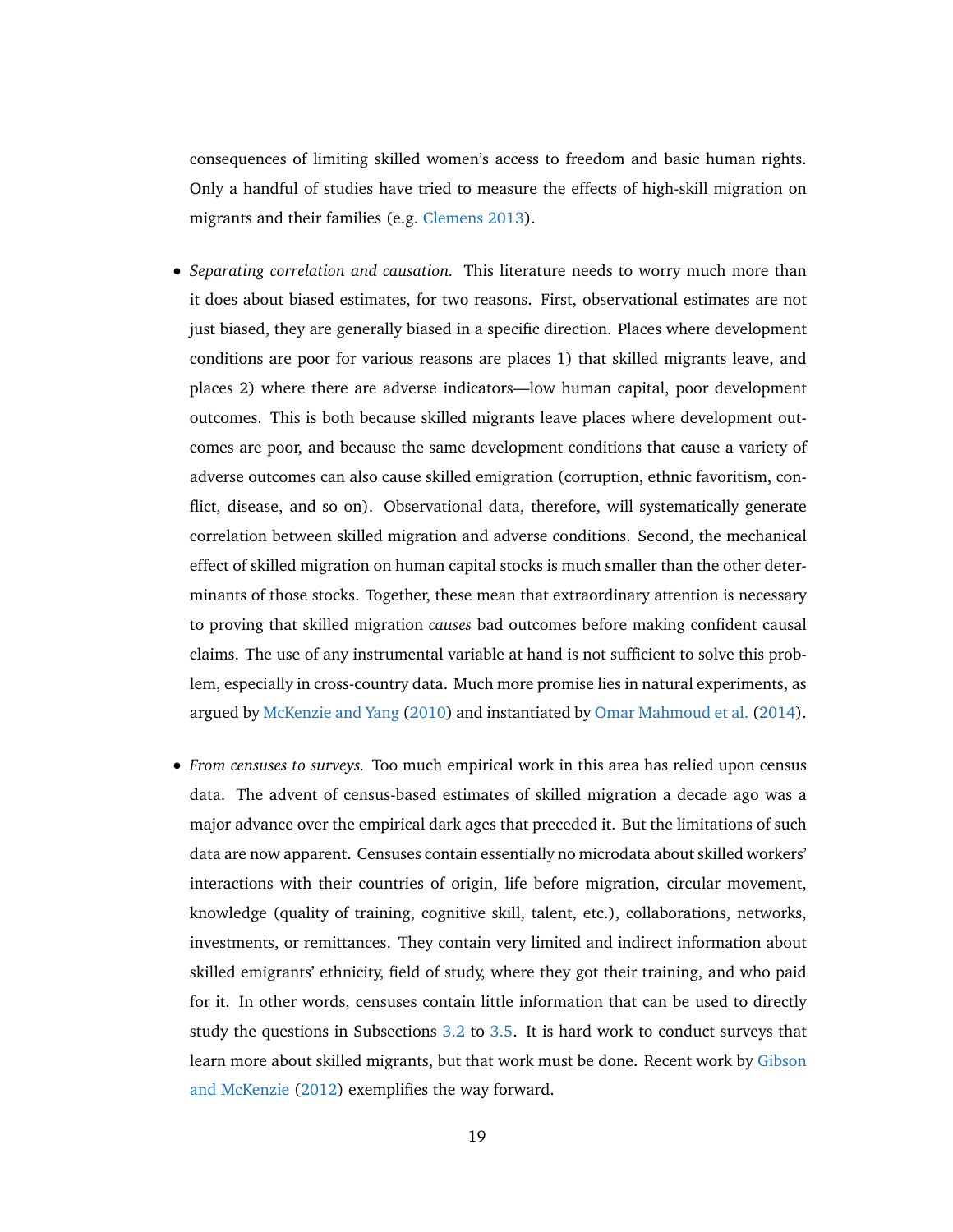- *Creative empirics for indirect effects.* Theory runs far ahead of empirics to document and rigorously identify the indirect effects of skilled migration [\(Lodigiani et al.](#page-28-2) [2015\)](#page-28-2). There is important suggestive evidence of large effects of skilled migration on human capital investment, both in quantity and kind, and on international linkages of various kinds: technology transfer, trade, investment, and the spread of norms and institutions. But all of these forces might coevolve with skilled migration over the course of the development process, and carefully establishing causality is elusive. Much progress can be made by innovatively merging rich new datasets, as [Bahar and Rapoport](#page-26-8) [\(2015\)](#page-26-8) merge productlevel export data with skilled migration data to find that skilled emigration shapes the comparative advantage of developing countries. Further data advances will open up major new avenues for such work. Here, too, an agile search for natural experiments to establish the counterfactual remains more fruitful than rote application of instrumental variable methods without credible instruments, or calibrating theoretical models with harms of skilled migration built in by assumption.
- *Human capital externalities.* The most influential literature on skilled migration and development has been built around the assumption that human capital externalities are large, and that they are largest in the poorest countries. The evidence from the growthand-development literature offers little support for that assumption (Subsection [3.4\)](#page-14-0). If the research literature on skilled migration were built around what is known, it would assume large harm to skilled workers from limiting skilled migration, and proceed to explore whether proven positive externalities from limiting migration *per se* exceed that known harm plus proven negative externalities from limiting skilled migration *per se*. That is, both the positive and negative externalities of obstructing skilled emigration *per se* would require proof, and the burden of proving the existence of those externalities would be heaviest in the poorest countries. What has happened instead is that the literature has proceeded for over a decade without credible estimates of the externalities arising from skilled workers' pure presence in the poorest countries. A promising way forward lies in estimating externalities with microdata from interactions between workers (e.g. [Mas and Moretti](#page-29-13) [2009\)](#page-29-13).
- *Optimal policy.* The policy recommendations that have emerged from this literature are a further consequence of its founding assumptions. Under the assumption that skilled migration is a social bad like pollution, the intuitive policy is to impose taxes or caps.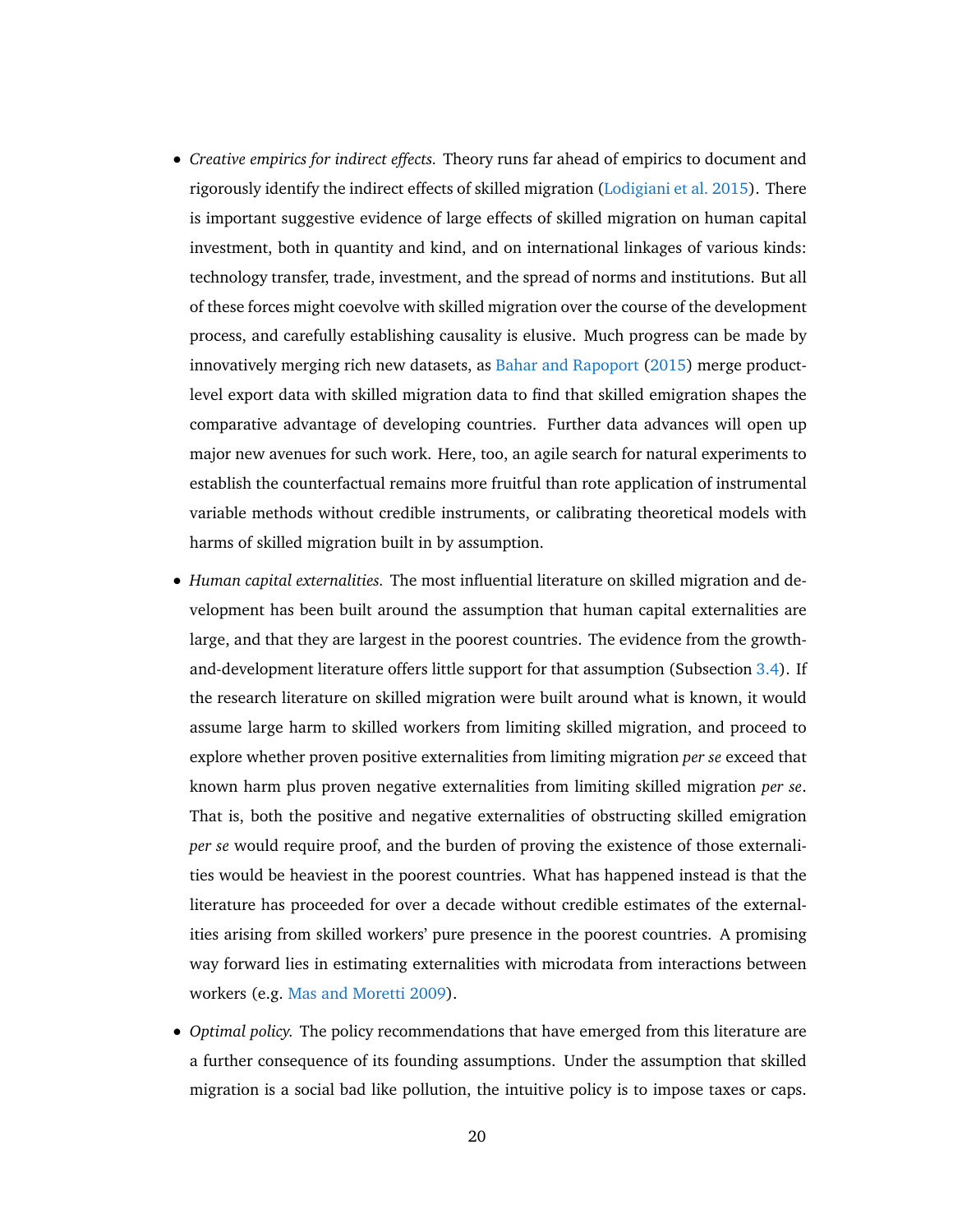Such recommendations have dominated the economics literature on this subject from the 1970s to present (Subsection [3.5\)](#page-17-0). This literature would look quite different if it had begun with the known, present harm to skilled workers from limits on their mobility, and proceeded to explore regulations with theoretically clear and empirically demonstrated social benefits. The complexities of efficient, equitable, and ethical regulation in this area have barely been explored [\(Commander et al.](#page-27-17) [2004\)](#page-27-17), and possible side-effects are poorly understood (e.g. [Miyagiwa](#page-29-14) [1991\)](#page-29-14). Taxes and restrictions on skilled migration have claimed nearly all the attention of the policy-relevant literature, while the creative design and evaluation of incentives for skilled workers to remain in poor countries has received extremely little attention. Recent work by [Antwi and Phillips](#page-26-14) [\(2013\)](#page-26-14) and [Okeke](#page-29-15) [\(2013\)](#page-29-15) is a rare exception, and offers a promising way forward.

# 5 Shifting the burden of proof

It is logically equivalent 1) to claim that skilled emigration has a substantial negative *effect* on development and 2) to claim that coercively preventing skilled emigration has a substantial positive effect on development. The first claim states that development would improve in the counterfactual case where the same country had less skilled emigration, *all else equal*; this is the definition of an *effect* in social science (e.g. [Heckman](#page-28-18) [2005\)](#page-28-18). "All else" includes the reasons that skilled migrants choose to leave. Migration is an action, and the only way that an agent's action can be changed by others without changing the agent's reasons for the decision is to coerce that person. If pay is the reason for migration, stopping migration without changing pay requires coercion; if migration is stopped *by* changing pay, then we are speaking of the effects of pay, not the effects of migration. The second claim is the dual of the first: an identical claim, stated differently.

The reason the two claims sound so different may be a quirk of brain function known to logicians as the Reduction Fallacy: we have a natural tendency to take one of numerous jointlynecessary conditions for an outcome, and describe that one necessary condition as "causing" the outcome. The phrase "wheels cause a car to move" sounds reasonable until we ponder whether or not placing wheels on a rusted-out wreck with no axles, engine, or ignition key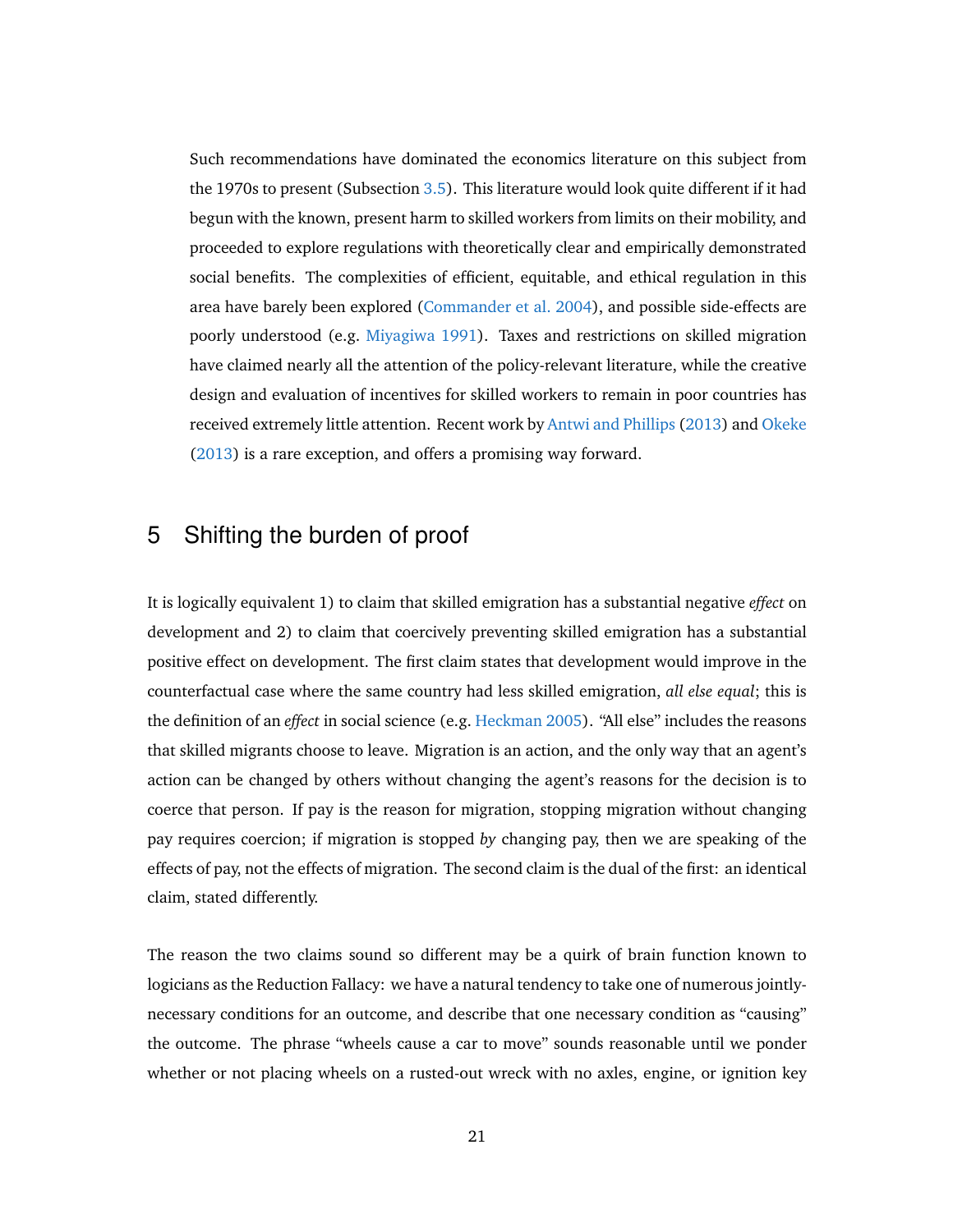#### will produce movement.

Likewise, we do not have reliable evidence that changing the location of human capital is sufficient to cause development. But equation [\(1\)](#page-4-0) assumes that blocking the exit of human capital by any means is *sufficient* to cause development. [Collier](#page-27-1) [\(2013,](#page-27-1) p. 200) asserts to know that numerous poor countries "would benefit from emigration controls". But the belief that allowing migration harms development—that is, disallowing migration helps development does not rest on evidence. [Collier](#page-27-1) offers no case on earth in which blocking emigration from any town, region, or nation has produced development in those places to any extent.

These two ways of making the same claim have been treated very differently by the research literature on skilled migration and development. The claim that skilled emigration harms development has been taken as axiom, built into the workhorse models and considered beyond dispute. The identical claim that coercive limits on migration help development is often greeted with discomfort and disavowal, though it is precisely the same statement. Restating the core claim in this way reminds us that statements about a single cause are statements of sufficiency. It is certainly likely that the accumulation of human capital is a necessary condition for Haiti to become a rich country; but that is one of 100 necessary conditions. We should doubt the ability of far-off development planners regulating workers' physical mobility to provide the other 99 necessary conditions in the proper measure and at the proper time.

Restating the core claim in this way also clarifies where the burden of proof should rest: we should not believe that coercive restrictions on skilled emigration have benefits that offset their clear and present harm unless there is rigorous evidence to prove those benefits exist and substantially outweigh the harm. The research agenda for this field would sharply shift direction if this burden were recognized. There would be much more investigation of the harm that coercive migration restrictions inflict on skilled-migrant households, more investigation of the numerous indirect social sequelae of such restrictions, and more insistence on demonstrating the human capital externalities that—though recognized as unproven in the development literature—are accepted as sacred scripture in the migration literature.

In retrospect, widely-held views in economics have had influence on research and policy dis-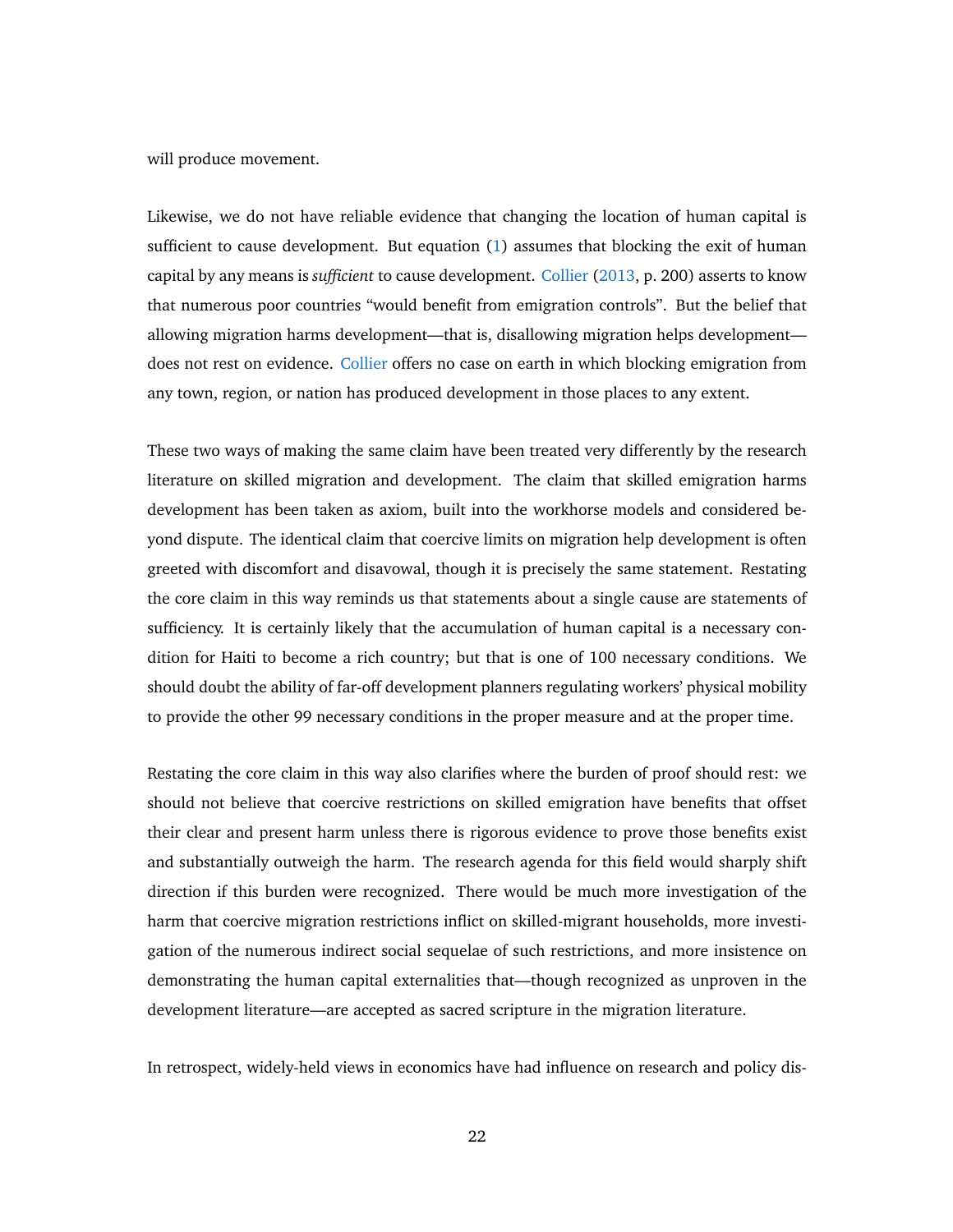proportionate to the evidence base for them. The "Laffer curve", a normative theoretical concept for setting optimal tax policy, has proven difficult to measure quantitatively and to apply for informing real-world policy decisions [\(Tanzi](#page-29-16) [2014\)](#page-29-16). To [Varian](#page-30-2) [\(1993\)](#page-30-2), the good economics of the Laffer curve is that its theory has helped structure debates; the bad economics "is that inference that because the Laffer effect can occur it does occur".

Likewise, the theoretical idea that high-skill migration can harm development is not evidence that it does so. The Lump of Learning model has helped structure debate, but we should now move past its assumptions and toward assumptions that do not presuppose what researchers seek to determine. Models that are truly agnostic about the effects of skilled migration would not simply place ancillary equations alongside the Lump of Learning production function, they would discard it. Better models would assign nonzero welfare to skilled workers regardless of their location; would include skilled workers as a productive asset regardless of their location; would ask the data where skilled workers are most productive; and would take seriously the many complements required for skilled workers to use their skills—allowing for the possibility that skilled workers have the lowest marginal private and social product where skills are most scarce, rather than assuming it away. Excising the unsupported axioms of positive externalities and strictly increasing returns means excising the Lump of Learning model itself.

As this literature proceeds, a good first step would be to drop the loaded, pejorative term "brain drain" that pervades journal articles as a synonym for high-skill mobility. Psychologists have shown that people believe statements to be more accurate merely because they rhyme [\(McGlone and Tofighbakhsh](#page-29-17) [2000\)](#page-29-17), and rhyme is the only virtue of that tired locution. Calling skilled migration "brain drain" is just as appropriate for unbiased social science as it would be to describe female labor force participation as the "family abandonment rate". Female labor force participation is female labor force participation; skilled migration is skilled migration; sexist or nationalist terminological embellishments do nothing to help serious research and much to hinder it. The literature on skilled migration will be fruitful in years to come, and more so if researchers approach it with fresh eyes.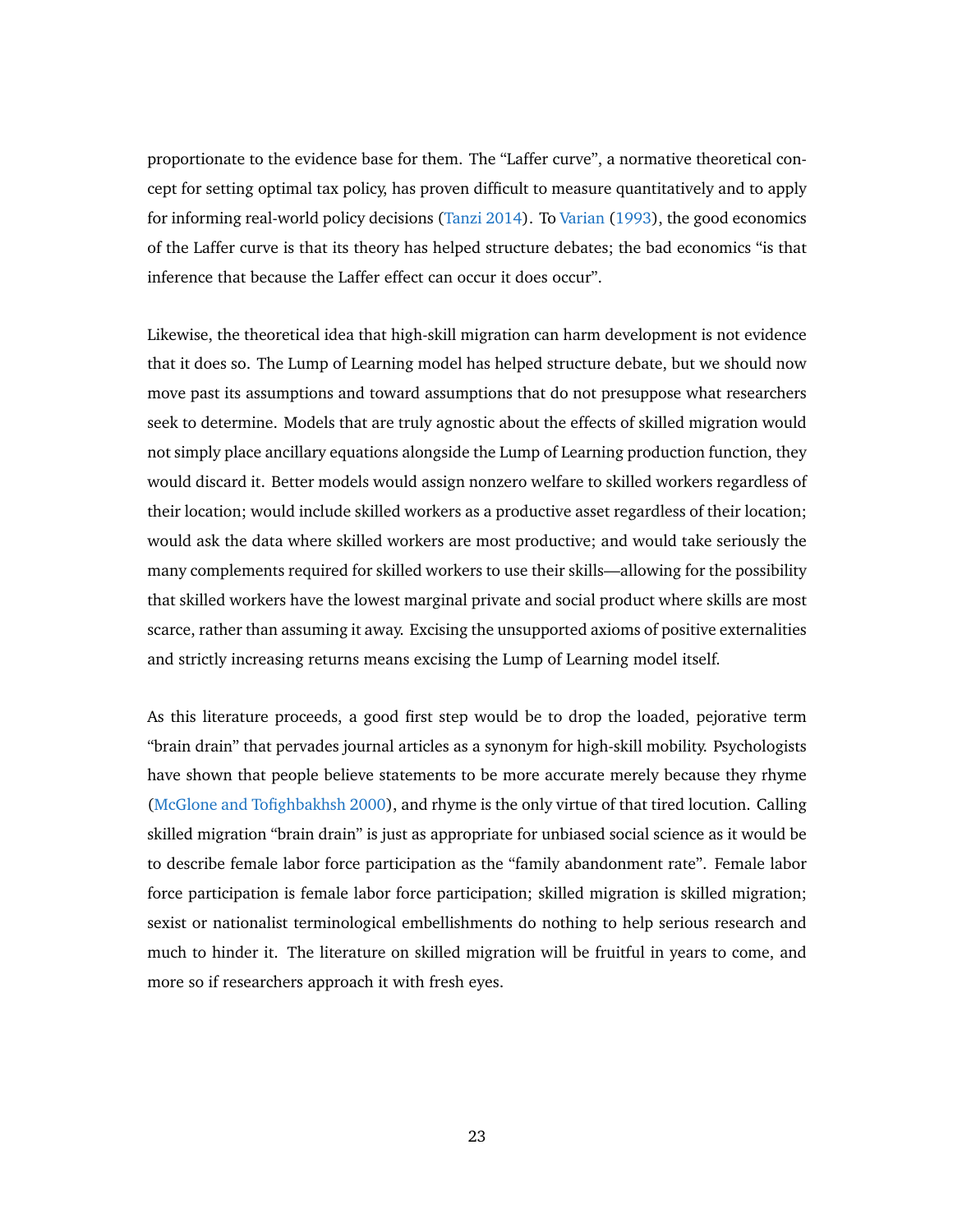#### **References**

- <span id="page-26-12"></span>**Acemoğlu, Daron and Joshua Angrist, ["How Large Are Human-Capital Externalities? Evidence from](http://dx.doi.org/10.2307/3585383)** [Compulsory Schooling Laws,](http://dx.doi.org/10.2307/3585383)" *NBER Macroeconomics Annual*, 2000, pp. 9–59.
- <span id="page-26-13"></span>**, Francisco A Gallego, and James A Robinson**, ["Institutions, Human Capital, and Development\\*,](http://dx.doi.org/10.1146/annurev-economics-080213-041119)" *Annual Review of Economics*, 2014, *6* (1), 875–912.
- <span id="page-26-9"></span>**Aleksynska, Mariya and Giovanni Peri**, ["Isolating the network effect of immigrants on trade,](http://dx.doi.org/10.1111/twec.12079)" *The World Economy*, 2014, *37* (3), 434–455.
- <span id="page-26-7"></span>**Angrist, Joshua D and Jörn-Steffen Pischke**, ["The Credibility Revolution in Empirical Economics:](http://dx.doi.org/10.1257/jep.24.2.3) [How Better Research Design is Taking the Con out of Econometrics,](http://dx.doi.org/10.1257/jep.24.2.3)" *The Journal of Economic Perspectives*, 2010, *24* (2), 3–30.
- <span id="page-26-14"></span>**Antwi, James and David C. Phillips**, ["Wages and health worker retention: Evidence from public sector](http://dx.doi.org/10.1016/j.jdeveco.2012.10.004) [wage reforms in Ghana,](http://dx.doi.org/10.1016/j.jdeveco.2012.10.004)" *Journal of Development Economics*, 2013, *102*, 101–115.
- <span id="page-26-17"></span>**Arslan, Cansin, Jean-Christophe Dumont, Zovanga Kone, Yasser Moullan, Caglar Özden Christo- ˘ pher Parsons, and Theodora Xenogiani**, ["A New Profile of Migrants in the Aftermath of the Recent](http://dx.doi.org/http://dx.doi.org/10.1787/5jxt2t3nnjr5-en) [Economic Crisis,](http://dx.doi.org/http://dx.doi.org/10.1787/5jxt2t3nnjr5-en)" Social, Employment and Migration Working Paper No. 160, OECD 2014.
- <span id="page-26-8"></span>**Bahar, Dany and Hillel Rapoport**, ["Migration, knowledge diffusion and the comparative advantage](http://scholar.harvard.edu/files/dbaharc/files/br_migration.pdf) [of nations,](http://scholar.harvard.edu/files/dbaharc/files/br_migration.pdf)" Working Paper, Harvard University 2015.
- <span id="page-26-15"></span>**Barro, Robert J and Jong Wha Lee**, ["A new data set of educational attainment in the world, 1950–](http://dx.doi.org/10.1016/j.jdeveco.2012.10.001) [2010,](http://dx.doi.org/10.1016/j.jdeveco.2012.10.001)" *Journal of Development Economics*, 2013, *104* (September), 184–198.
- <span id="page-26-4"></span>**Batista, Catia, Aitor Lacuesta, and Pedro C Vicente**, ["Testing the 'brain gain' hypothesis: Micro](http://dx.doi.org/10.1016/j.jdeveco.2011.01.005) [evidence from Cape Verde,](http://dx.doi.org/10.1016/j.jdeveco.2011.01.005)" *Journal of Development Economics*, 2012, *97* (1), 32–45.
- <span id="page-26-5"></span>**Bazzi, Samuel and Michael A Clemens**, ["Blunt instruments: avoiding common pitfalls in identifying](http://dx.doi.org/10.1257/mac.5.2.152) [the causes of economic growth,](http://dx.doi.org/10.1257/mac.5.2.152)" *American Economic Journal: Macroeconomics*, 2013, *5* (2), 152–186.
- <span id="page-26-11"></span>**Beine, Michel and Khalid Sekkat**, ["Skilled migration and the transfer of institutional norms,](http://dx.doi.org/10.1186/2193-9039-2-9)" *IZA Journal of Migration*, 2013, *2* (1), 1–19.
- <span id="page-26-1"></span>**, Frédéric Docquier, and Hillel Rapoport**, ["Brain drain and economic growth: theory and evi](http://dx.doi.org/10.1016/S0304-3878(00)00133-4)[dence,](http://dx.doi.org/10.1016/S0304-3878(00)00133-4)" *Journal of Development Economics*, 2001, *64* (1), 275–289.
- <span id="page-26-16"></span> $\ldots$ , **and**  $\ldots$ , ["Measuring international skilled migration: A new database controlling for age of](http://dx.doi.org/10.1093/wber/lhm007) [entry,](http://dx.doi.org/10.1093/wber/lhm007)" *World Bank Economic Review*, 2007, *21* (2), 249–254.
- <span id="page-26-2"></span>**, Frederic Docquier, and Hillel Rapoport**, ["Brain drain and human capital formation in developing](http://dx.doi.org/10.1111/j.1468-0297.2008.02135.x) [countries: Winners and losers,](http://dx.doi.org/10.1111/j.1468-0297.2008.02135.x)" *Economic Journal*, 2008, *118* (528), 631–652.
- <span id="page-26-10"></span>**, Frédéric Docquier, and Maurice Schiff**, ["International migration, transfer of norms and home](http://dx.doi.org/10.1111/caje.12062) [country fertility,](http://dx.doi.org/10.1111/caje.12062)" *Canadian Journal of Economics*, 2013, *46* (4), 1406–1430.
- <span id="page-26-0"></span>**Bhagwati, Jagdish N. and Carlos Rodríguez**, ["Welfare-theoretical analyses of the brain drain,](http://dx.doi.org/10.1016/0304-3878(75)90002-4)" *Journal of Development Economics*, 1975, *2* (3), 195–221.
- <span id="page-26-6"></span>**Bils, Mark and Peter J Klenow**, ["Does Schooling Cause Growth?,](http://dx.doi.org/10.1257/aer.90.5.1160)" *American Economic Review*, 2000, *90* (5), 1160–1183.
- <span id="page-26-3"></span>**Böhme, Marcus H**, ["Migration and educational aspirations–Another channel of brain gain?,](http://dx.doi.org/10.1186/s40176-015-0036-9)" *IZA Journal of Migration*, 2015, *4* (1), 1–24.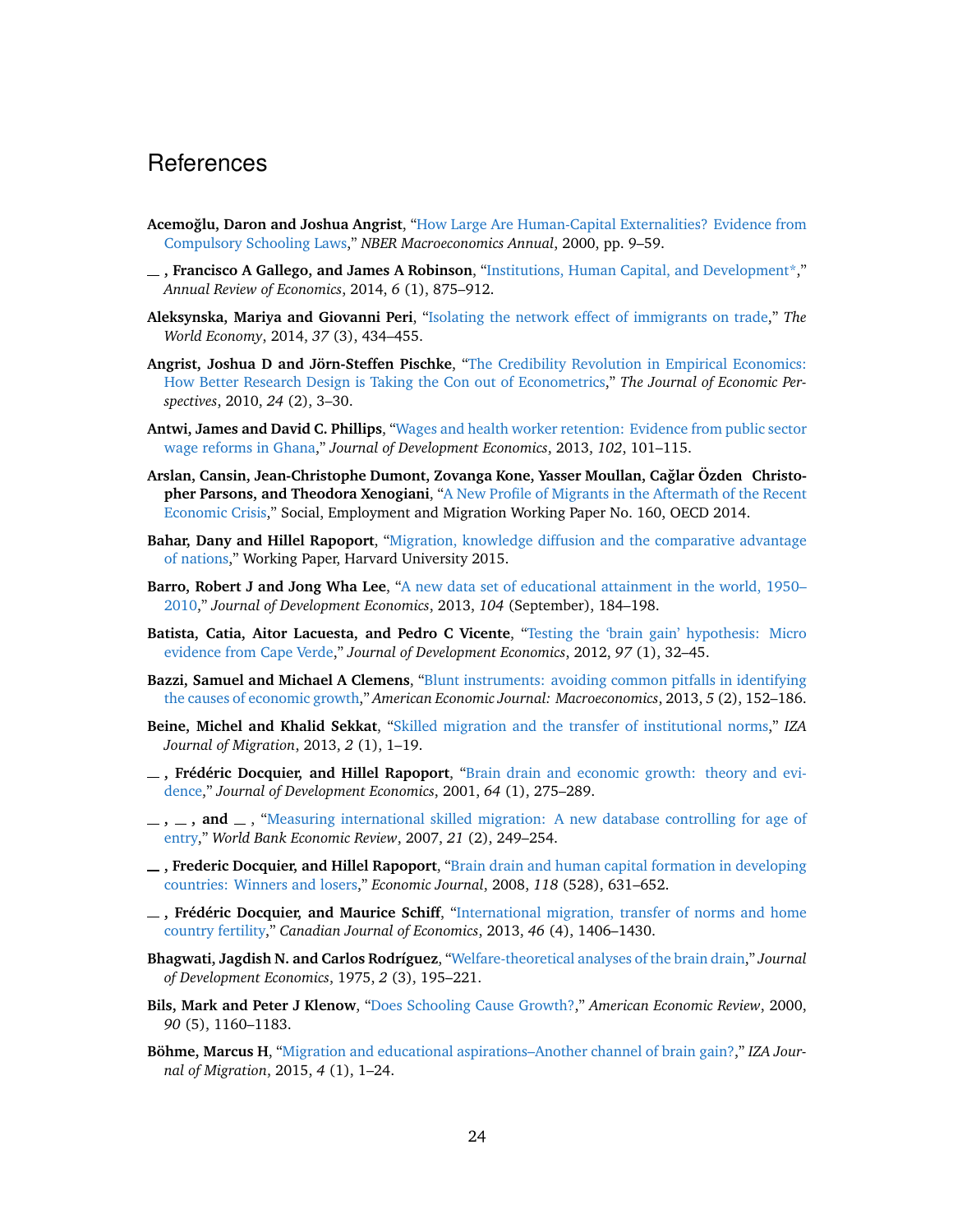- <span id="page-27-9"></span>**Bollard, Albert, David McKenzie, Melanie Morten, and Hillel Rapoport**, ["Remittances and the brain](http://dx.doi.org/10.1093/wber/lhr013) [drain revisited: The microdata show that more educated migrants remit more,](http://dx.doi.org/10.1093/wber/lhr013)" *World Bank Economic Review*, 2011, *25* (1), 132–156.
- <span id="page-27-18"></span>**Brücker, Herbert, Stella Capuano, and Abdeslam Marfouk**, ["Education, gender and international](http://www.iab.de/en/daten/iab-brain-drain-data.aspx) [migration: insights from a panel-dataset 1980-2010,](http://www.iab.de/en/daten/iab-brain-drain-data.aspx)" IAB Brain Drain Database, Institute for Employment Research (Institut für Arbeitsmarkt- und Berufsforschung), Nürnberg 2013.
- <span id="page-27-4"></span>**Chand, Satish and Michael A. Clemens**, ["Skilled emigration and skill creation: a quasi-experiment,](http://dx.doi.org/10.2139/ssrn.1299135)" Working Paper 152, Center for Global Development 2008.
- <span id="page-27-10"></span>**Ciccone, Antonio and Giovanni Peri**, ["Identifying human-capital externalities: Theory with applica](http://dx.doi.org/10.1111/j.1467-937X.2006.00380.x)[tions,](http://dx.doi.org/10.1111/j.1467-937X.2006.00380.x)" *The Review of Economic Studies*, 2006, *73* (2), 381–412.
- <span id="page-27-16"></span>**Clemens, Michael A**, ["Why do programmers earn more in houston than hyderabad? evidence from](http://dx.doi.org/10.1257/aer.103.3.198) [randomized processing of us visas,](http://dx.doi.org/10.1257/aer.103.3.198)" *American Economic Review*, 2013, *103* (3), 198–202.
- <span id="page-27-5"></span>, ["A case against taxes and quotas on high-skill emigration,](http://dx.doi.org/10.1515/jgd-2014-0015)" *Journal of Globalization and Development*, 2014, *5* (1), 1–39.
- <span id="page-27-13"></span>, ["Global Skill Partnerships: a proposal for technical training in a mobile world,](http://dx.doi.org/10.1186/s40173-014-0028-z)" *IZA Journal of Labor Policy*, 2015, *4* (1), 1–18.
- <span id="page-27-14"></span>**, Colum Graham, and Stephen Howes**, ["Skill development and regional mobility: lessons from the](http://dx.doi.org/10.1080/00220388.2015.1028537) [Australia-Pacific Technical College,](http://dx.doi.org/10.1080/00220388.2015.1028537)" *Journal of Development Studies*, 2015, *forthcoming.*
- <span id="page-27-12"></span>**Coase, Ronald H.**, ["The Problem of Social Cost,](http://www.jstor.org/stable/724810)" *Journal of Law and Economics*, 1960, *3*, 1–44.
- <span id="page-27-1"></span>**Collier, Paul**, *[Exodus: How Migration Is Changing Our World](http://www.worldcat.org/oclc/833145538)*, Oxford: Oxford University Press, 2013.
- <span id="page-27-6"></span>**Comin, Diego A, Mikhail Dmitriev, and Esteban Rossi-Hansberg**, ["The spatial diffusion of technol](http://dx.doi.org/10.3386/w18534)[ogy,](http://dx.doi.org/10.3386/w18534)" NBER Working Paper 18534, Cambridge: National Bureau of Economic Research 2012.
- <span id="page-27-17"></span>**Commander, Simon, Mari Kangasniemi, and L Alan Winters**, ["The brain drain: Curse or boon? A](http://www.nber.org/chapters/c9540) [survey of the literature,](http://www.nber.org/chapters/c9540)" in Robert E. Winters Baldwin and L. Alan, eds., *Challenges to Globalization: Analyzing the Economics*, University of Chicago Press, 2004, pp. 235–278.
- <span id="page-27-8"></span>**Constant, Amelie F. and Bienvenue N. Tien**, ["African Leaders: Their Education Abroad and FDI](http://www.iza.org/en/webcontent/publications/papers/viewAbstract?dp_id=5353) [Flows,](http://www.iza.org/en/webcontent/publications/papers/viewAbstract?dp_id=5353)" Discussion Paper 5353, Bonn: IZA Institute for the Study of Labor 2010.
- <span id="page-27-3"></span>**Docquier, Frédéric and Addeslam Marfouk**, ["International migration by educational attainment,](https://openknowledge.worldbank.org/bitstream/handle/10986/6929/339880rev.pdf) [1990-2000,](https://openknowledge.worldbank.org/bitstream/handle/10986/6929/339880rev.pdf)" in Maurice Schiff and Çağlar Özden, eds., *International Migration*, Remittances and *Development*, New York: Palgrave Macmillan, 2006, pp. 151–200.
- <span id="page-27-7"></span>**and Elisabetta Lodigiani**, ["Skilled migration and business networks,](http://dx.doi.org/10.1007/s11079-008-9102-8)" *Open Economies Review*, 2010, *21* (4), 565–588.
- <span id="page-27-0"></span>**and Hillel Rapoport**, ["Globalization, Brain Drain, and Development,](http://dx.doi.org/10.1257/jel.50.3.681)" *Journal of Economic Literature*, 2012, *50* (3), 681–730.
- <span id="page-27-15"></span>**, B Lindsay Lowell, and Abdeslam Marfouk**, ["A Gendered Assessment of Highly Skilled Emigra](http://dx.doi.org/10.1111/j.1728-4457.2009.00277.x)[tion,](http://dx.doi.org/10.1111/j.1728-4457.2009.00277.x)" *Population and Development Review*, 2009, *35* (2), 297–321.
- <span id="page-27-11"></span>**, Elisabetta Lodigiani, Hillel Rapoport, and Maurice Schiff**, ["Emigration and Democracy,](http://hdl.handle.net/10278/44346)" Working Paper 1406, Paris: Centre pour la Recherche Économique et ses Applications [CEPREMAP] 2014.
- <span id="page-27-2"></span>**Dumont, Jean-Christophe and Georges Lemaître**, ["Counting immigrants and expatriates in OECD](http://dx.doi.org/10.1787/521408252125) [countries: A new perspective,](http://dx.doi.org/10.1787/521408252125)" Social, Employment and Migration Working Paper No. 25, Paris: OECD 2005.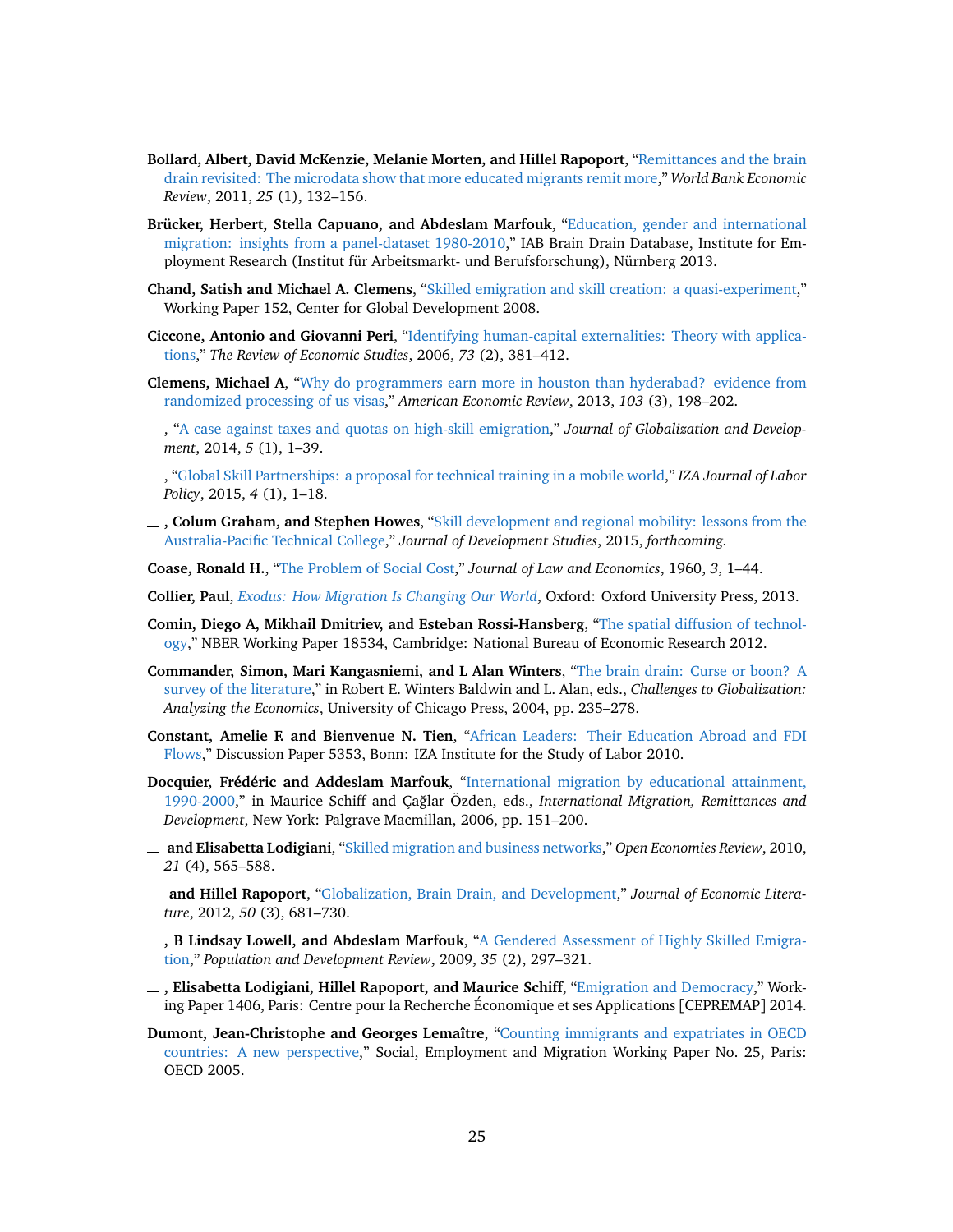- <span id="page-28-14"></span>**Durlauf, Steven N, Paul A Johnson, and Jonathan RW Temple**, ["Growth econometrics,](http://dx.doi.org/10.1016/S1574-0684(05)01008-7)" in Philippe Aghion and Steven N. Durlauf, eds., *Handbook of Economic Growth*, Vol. 1, Elsevier, 2005, pp. 555– 677.
- <span id="page-28-7"></span>**Felbermayr, Gabriel J and Farid Toubal**, ["Revisiting the trade-migration nexus: Evidence from new](http://dx.doi.org/10.1016/j.worlddev.2011.11.016) [OECD data,](http://dx.doi.org/10.1016/j.worlddev.2011.11.016)" *World Development*, 2012, *40* (5), 928–937.
- <span id="page-28-17"></span>**Gibson, John and David McKenzie**, ["The Economic Consequences of 'Brain Drain' of the Best and](http://dx.doi.org/10.1111/j.1468-0297.2012.02498.x) [Brightest: Microeconomic Evidence from Five Countries,](http://dx.doi.org/10.1111/j.1468-0297.2012.02498.x)" *Economic Journal*, 2012, *122* (560), 339– 375.
- <span id="page-28-9"></span>**Hall, Robert E and Charles I Jones**, ["Why do Some Countries Produce So Much More Output Per](http://dx.doi.org/10.1162/003355399555954) [Worker than Others?,](http://dx.doi.org/10.1162/003355399555954)" *The Quarterly Journal of Economics*, 1999, *114* (1), 83–116.
- <span id="page-28-11"></span>**Hanushek, Eric A and Ludger Woessmann**, ["The Role of Cognitive Skills in Economic Development,](http://dx.doi.org/10.1257/jel.46.3.607)" *Journal of Economic Literature*, 2008, *46* (3), 607–68.
- <span id="page-28-18"></span>**Heckman, James J**, ["The scientific model of causality,](http://dx.doi.org/10.1111/j.0081-1750.2006.00164.x)" *Sociological methodology*, 2005, *35* (1), 1–97.
- <span id="page-28-16"></span>**, Lance J Lochner, and Petra E Todd**, ["Earnings functions, rates of return and treatment effects: The](http://dx.doi.org/10.1016/S1574-0692(06)01007-5) [Mincer equation and beyond,](http://dx.doi.org/10.1016/S1574-0692(06)01007-5)" in Erik A. Hanushek and Finis Welch, eds., *Handbook of the Economics of Education*, Vol. 1, Elsevier, 2006, pp. 307–458.
- <span id="page-28-4"></span>**Hidalgo, César A and Ricardo Hausmann**, ["The building blocks of economic complexity,](http://dx.doi.org/10.1073/pnas.0900943106)" *Proceedings of the National Academy of Sciences*, 2009, *106* (26), 10570–10575.
- <span id="page-28-8"></span>**Ivus, Olena and Alireza Naghavi**, ["Migration, technology diffusion and institutional development at](http://dx.doi.org/10.4337/9781782548072.00014) [the origin,](http://dx.doi.org/10.4337/9781782548072.00014)" in "International Handbook on Migration and Economic Development," Northampton: Edward Elgar, 2014, pp. 267–287.
- <span id="page-28-6"></span>Javorcik, Beata S, Çağlar Özden, Mariana Spatareanu, and Cristina Neagu, ["Migrant networks and](http://dx.doi.org/10.1016/j.jdeveco.2010.01.012) [foreign direct investment,](http://dx.doi.org/10.1016/j.jdeveco.2010.01.012)" *Journal of Development Economics*, 2011, *94* (2), 231–241.
- <span id="page-28-12"></span>**Jones, Benjamin F**, ["The Human Capital Stock: A Generalized Approach,](http://dx.doi.org/10.1257/aer.104.11.3752)" *American Economic Review*, 2014, *104* (11), 3752–77.
- <span id="page-28-0"></span>**Katz, Eliakim and Hillel Rapoport**, ["On human capital formation with exit options,](http://dx.doi.org/10.1007/s00148-004-0214-1)" *Journal of Population Economics*, 2005, *18* (2), 267–274.
- <span id="page-28-3"></span>**Kerr, William R**, ["Ethnic scientific communities and international technology diffusion,](http://dx.doi.org/10.1162/rest.90.3.518)" *Review of Economics and Statistics*, 2008, *90* (3), 518–537.
- <span id="page-28-15"></span>**Kremer, Michael**, ["The O-Ring Theory of Economic Development,](http://dx.doi.org/10.2307/2118400)" *Quarterly Journal of Economics*, 1993, *108* (3), 551–75.
- <span id="page-28-1"></span>**Kronmal, Richard A**, ["Spurious correlation and the fallacy of the ratio standard revisited,](http://dx.doi.org/10.2307/2983064)" *Journal of the Royal Statistical Society. Series A. Statistics in society*, 1993, *156* (3), 379–392.
- <span id="page-28-5"></span>**Kugler, Maurice and Hillel Rapoport**, ["International labor and capital flows: Complements or substi](http://dx.doi.org/10.1016/j.econlet.2006.06.023)[tutes?,](http://dx.doi.org/10.1016/j.econlet.2006.06.023)" *Economics Letters*, 2007, *94* (2), 155–162.
- <span id="page-28-10"></span>**Lange, Fabian and Robert Topel**, ["The social value of education and human capital,](http://dx.doi.org/10.1016/S1574-0692(06)01008-7)" in Erik A. Hanushek and Finis Welch, eds., *Handbook of the Economics of Education*, Vol. 1, Elsevier, 2006, pp. 459–509.
- <span id="page-28-2"></span>**Lodigiani, Elisabetta, Luca Marchiori, and I-Ling Shen**, ["Revisiting the Brain Drain Literature with](http://dx.doi.org/10.1111/twec.12269) [Insights from a Dynamic General Equilibrium World Model,](http://dx.doi.org/10.1111/twec.12269)" *The World Economy*, 2015, *forthcoming.*
- <span id="page-28-13"></span>**Manuelli, Rodolfo E and Ananth Seshadri**, ["Human capital and the wealth of nations,](http://dx.doi.org/10.1257/aer.104.9.2736)" *The American Economic Review*, 2014, *104* (9), 2736–2762.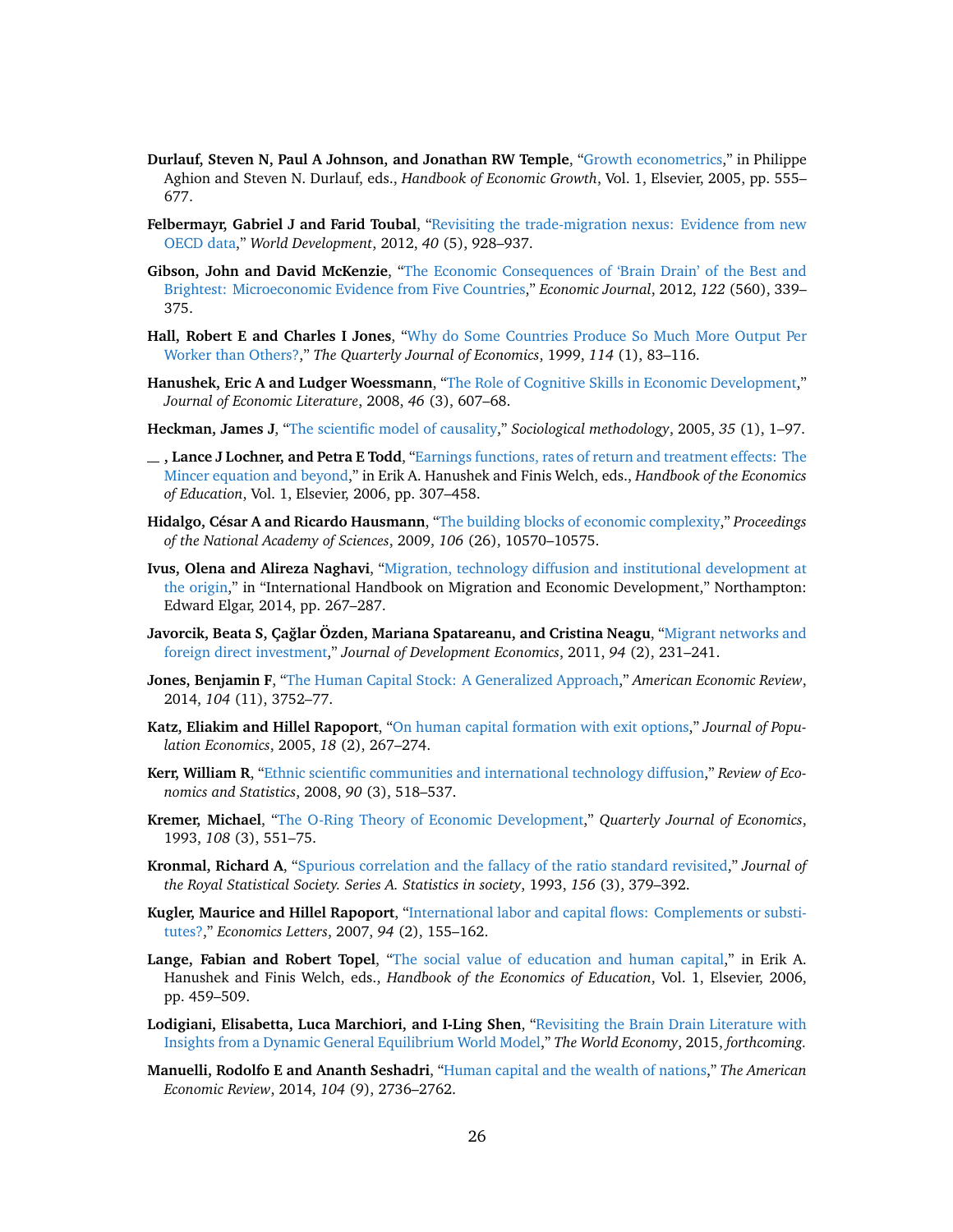- <span id="page-29-2"></span>**Maria, Corrado Di and Emiliya A Lazarova**, ["Migration, human capital formation, and growth: An](http://dx.doi.org/10.1016/j.worlddev.2011.11.011) [empirical investigation,](http://dx.doi.org/10.1016/j.worlddev.2011.11.011)" *World Development*, 2012, *40* (5), 938–955.
- <span id="page-29-13"></span>**Mas, Alexandre and Enrico Moretti**, ["Peers at Work,](http://dx.doi.org/10.1257/aer.99.1.112)" *American Economic Review*, 2009, *99* (1), 112– 145.
- <span id="page-29-17"></span>**McGlone, Matthew S and Jessica Tofighbakhsh**, ["Birds of a feather flock conjointly \(?\): Rhyme as](http://dx.doi.org/10.1111/1467-9280.00282) [reason in aphorisms,](http://dx.doi.org/10.1111/1467-9280.00282)" *Psychological Science*, 2000, *11* (5), 424–428.
- <span id="page-29-11"></span>**McKenzie, D. and D. Yang**, ["Experimental approaches in migration studies,](http://go.worldbank.org/U5II1KKTK0)" Policy Research Working Paper 5395, World Bank 2010.
- <span id="page-29-5"></span>**Mercier, Marion**, ["The Return of the Prodigy Son: Do Return Migrants Make Better Leaders?,](http://www.iza.org/en/webcontent/publications/papers/viewAbstract?dp_id=7780)" Discussion Paper 7780, Bonn: IZA Institute for the Study of Labor 2013.
- <span id="page-29-14"></span>**Miyagiwa, Kaz**, ["Scale Economies in Education and the Brain Drain Problem,](http://dx.doi.org/10.2307/2527117)" *International Economic Review*, 1991, *32* (3), 743–759.
- <span id="page-29-0"></span>**Mountford, Andrew**, ["Can a brain drain be good for growth in the source economy?,](http://dx.doi.org/10.1016/S0304-3878(97)00021-7)" *Journal of Development Economics*, 1997, *53* (2), 287–303.
- <span id="page-29-10"></span>**Naghsh Nejad, Maryam and Andrew Young**, ["Female Brain Drains and Women's Rights Gaps: A](http://www.iza.org/en/webcontent/publications/papers/viewAbstract?dp_id=8067) [Gravity Model Analysis of Bilateral Migration Flows,](http://www.iza.org/en/webcontent/publications/papers/viewAbstract?dp_id=8067)" Discussion Paper 8067, Bonn: IZA Institute for the Study of Labor 2014.
- <span id="page-29-15"></span>**Okeke, Edward N.**, ["Do higher salaries lower physician migration?,](http://dx.doi.org/10.1093/heapol/czt046)" *Health Policy and Planning*, 2013, pp. 1–12.
- <span id="page-29-12"></span>**Omar Mahmoud, Toman, Hillel Rapoport, Andreas Steinmayr, and Christoph Trebesch**, ["The Ef](http://www.iza.org/en/webcontent/publications/papers/viewAbstract?dp_id=7980)[fect of Labor Migration on the Diffusion of Democracy: Evidence from a Former Soviet Republic,](http://www.iza.org/en/webcontent/publications/papers/viewAbstract?dp_id=7980)" Discussion Paper 7980, Bonn: IZA Institute for the Study of Labor 2014.
- <span id="page-29-8"></span>**Pritchett, Lant**, ["Where has all the education gone?,](http://dx.doi.org/10.1093/wber/15.3.367)" *World Bank Economic Review*, 2001, *15* (3), 367–391.
- <span id="page-29-9"></span>**Psacharopoulos, George and Harry Anthony Patrinos**, ["Returns to investment in education: a further](http://dx.doi.org/10.1080/0964529042000239140) [update,](http://dx.doi.org/10.1080/0964529042000239140)" *Education Economics*, 2004, *12* (2), 111–134.
- <span id="page-29-3"></span>**Rauch, James E**, ["Networks versus markets in international trade,](http://dx.doi.org/10.1016/S0022-1996(98)00009-9)" *Journal of international Economics*, 1999, *48* (1), 7–35.
- <span id="page-29-6"></span>**Saxenian, AnnaLee**, *[The New Argonauts: Regional advantage in a global economy](http://www.worldcat.org/oclc/62282322)*, Harvard University Press, 2006.
- <span id="page-29-7"></span>**Snowdon, Brian**, ["The role of human capital in economic development,](http://dx.doi.org/10.4337/9781783473540.00011)" in Pauline Dixon, Steve Humble, and Chris Counihan, eds., *Handbook of International Development and Education*, Edward Elgar, 2015, pp. 47–76.
- <span id="page-29-4"></span>**Spilimbergo, Antonio**, ["Democracy and Foreign Education,](http://dx.doi.org/10.1257/aer.99.1.528)" *American Economic Review*, 2009, *99* (1), 528–543.
- <span id="page-29-1"></span>**Stark, Oded, Christian Helmenstein, and Alexia Prskawetz**, ["A brain gain with a brain drain,](http://dx.doi.org/10.1016/S0165-1765(97)00085-2)" *Economics letters*, 1997, *55* (2), 227–234.
- <span id="page-29-16"></span>**Tanzi, Vito**, ["The Laffer curve muddle,](http://dx.doi.org/10.4337/9781781004715.00010)" in Francesco Forte, Ram Mudambi, and Pietro Maria Navarra, eds., *A Handbook of Alternative Theories of Public Economics*, Edward Elgar Publishing, 2014, pp. 104– 115.
- <span id="page-29-18"></span>**UNESCO**, "The UNESCO UIS Database," http://[data.uis.unesco.org,](http://data.uis.unesco.org) accessed July 20, 2015, UNESCO 2015.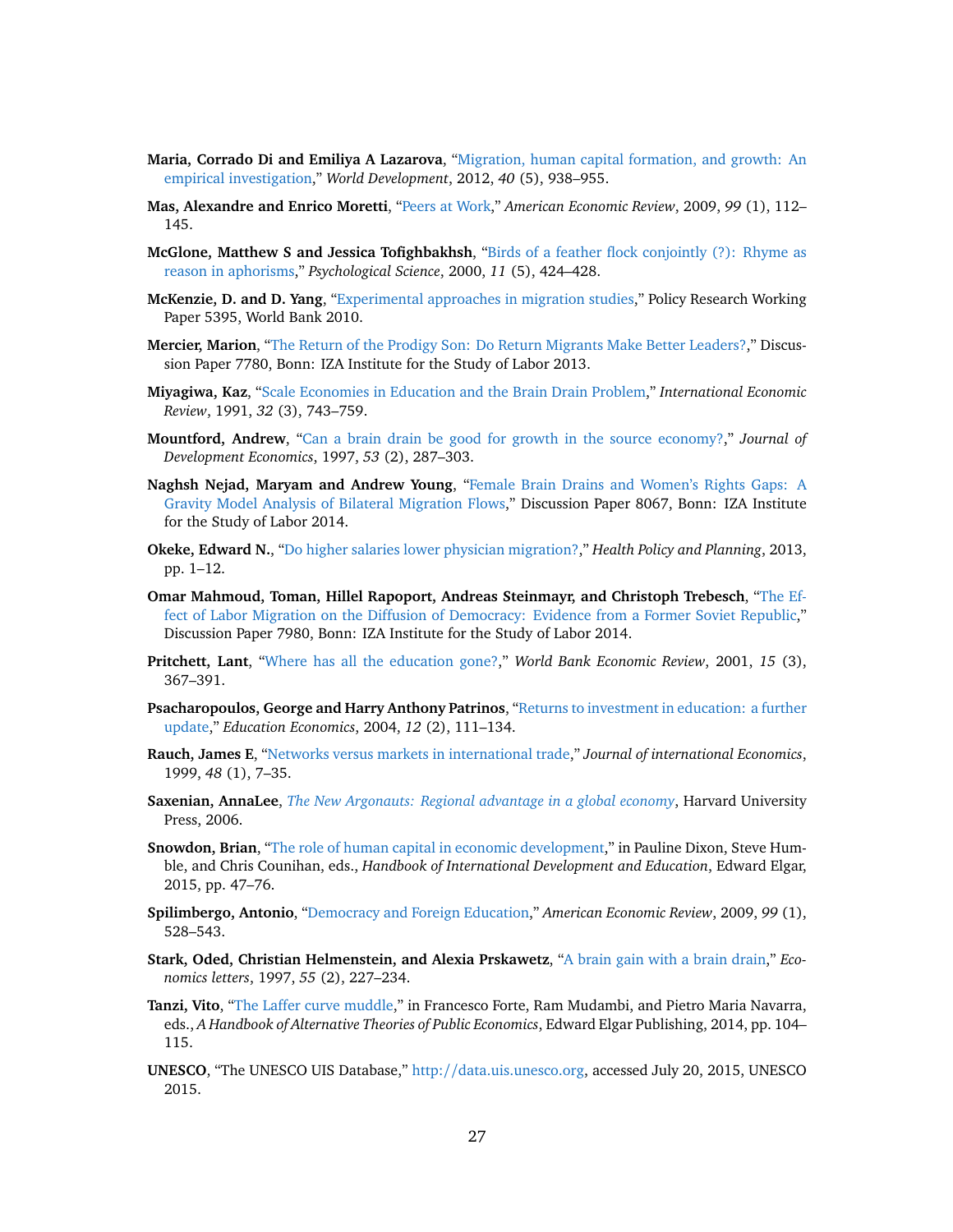- <span id="page-30-2"></span>**Varian, Hal R**, ["What use is economic theory?,](http://hdl.handle.net/2027.42/101038)" Working Paper 93-14, University of Michigan Dept. of Economics 1993.
- <span id="page-30-1"></span>**Wei, Yingqi and Vudayagiri N Balasubramanyam**, ["Diaspora and development,](http://dx.doi.org/10.1111/j.1467-9701.2006.00856.x)" *The World Economy*, 2006, *29* (11), 1599–1609.
- <span id="page-30-0"></span>**Winters, L. Alan**, ["Skilled-labor mobility in postwar Europe,](http://www.worldcat.org/oclc/234073815)" in Jagdish N. Bhagwati and Gordon Hanson, eds., *Skilled Immigration Today: Prospects, Problems, and Policies*, Oxford: Oxford University Press, 2009, pp. 52–80.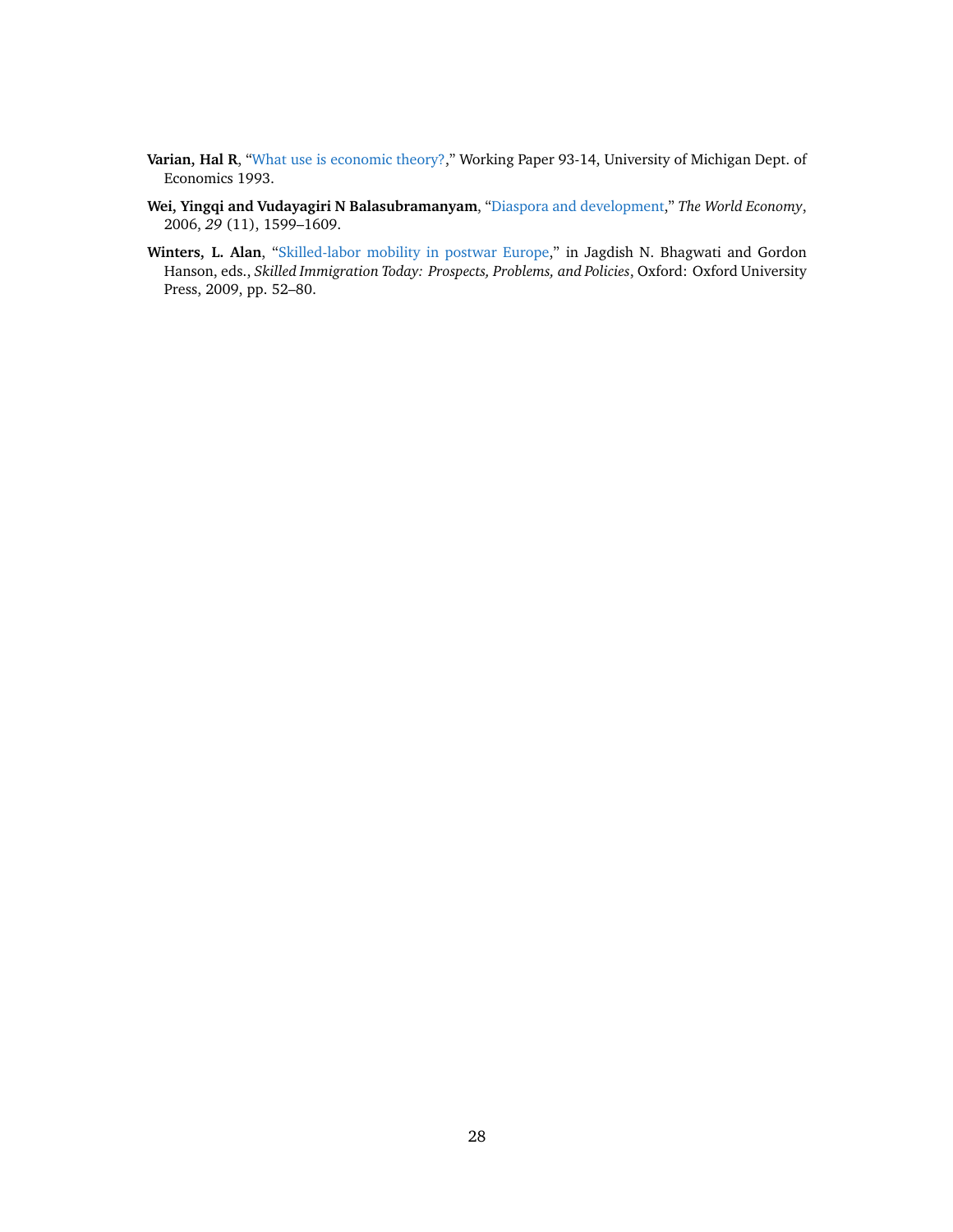<span id="page-31-0"></span>**Figure 1**: *Direct and indirect determinants of the relationship between stocks of skilled workers abroad and at home*



Skilled workers abroad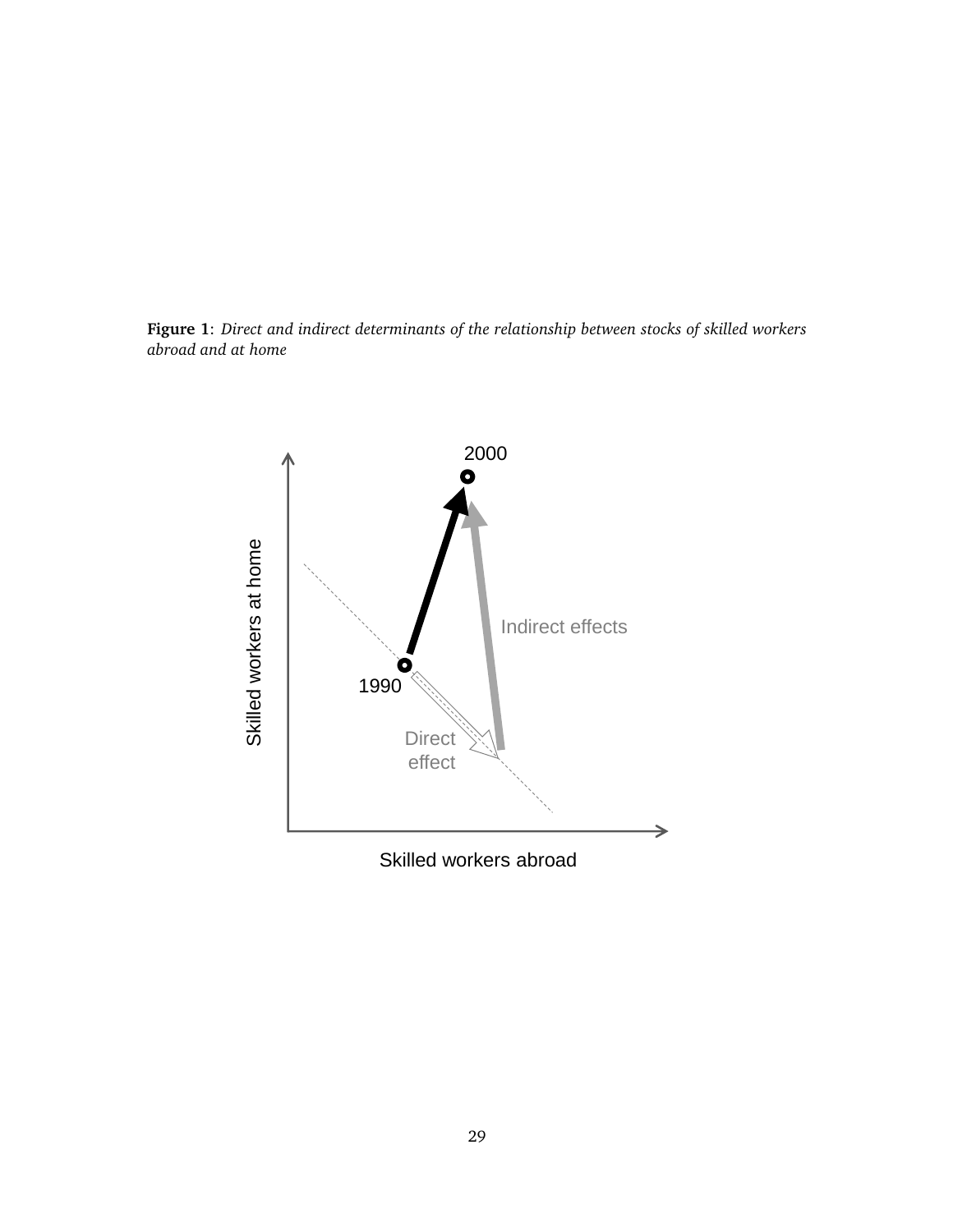<span id="page-32-0"></span>



2.0); fraction 'outside' is multiplied by the fraction of skilled emigrants who left at or after age 22, as a proxy for having been trained at home (from [Beine](#page-26-16) et al. [2007\)](#page-26-16). The Beine et al. 2007). The Beine et al. 2007).

[al.](#page-26-16) estimates do not cover 2010, thus the figures above cover 1990–2000 only.

al. estimates do not cover 2010, thus the figures above cover 1990-2000 only.

Figure 2: Changes in stocks of home-trained high-skill workers, 1990-2000 **Figure 2**: *Changes in stocks of home-trained high-skill workers, 1990–2000*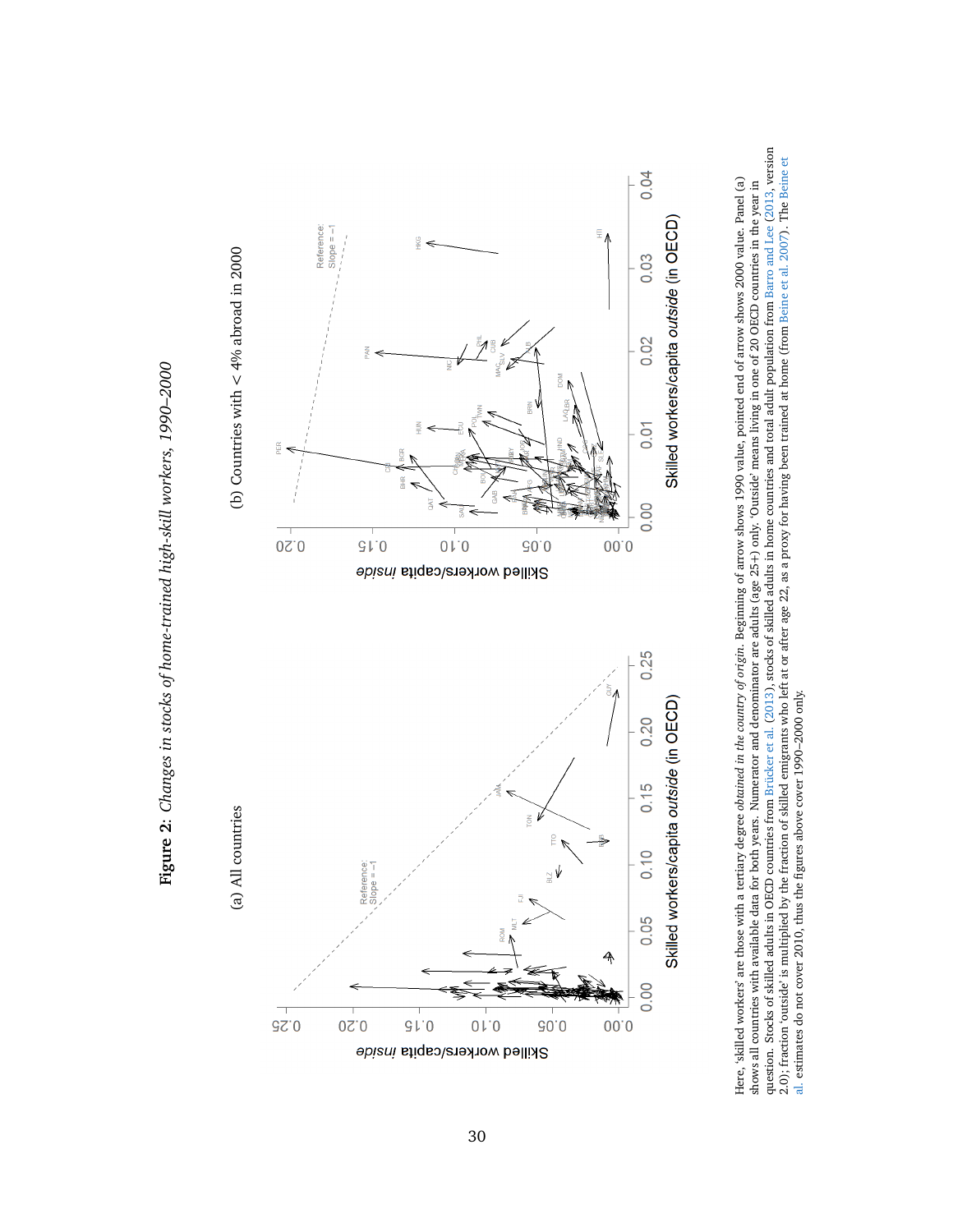<span id="page-33-0"></span>**Figure 3**: *Location of skilled workers, any country of training, developing countries in 2010*



2010 stocks of tertiary-educated workers *by country of birth, not training* from the OECD Database on Immigrants in OECD and non-OECD Countries: DIOC, 2010/11 edition, revision 2 [\(Arslan et al.](#page-26-17) [2014\)](#page-26-17). 2010 stocks of skilled adults in home countries and total adult population from [Barro and Lee](#page-26-15) [\(2013,](#page-26-15) version 2.0). Where [Barro and Lee](#page-26-15) data are missing, filled in with values for number of adults age 25+ with tertiary education from the [UNESCO](#page-29-18) [\(2015\)](#page-29-18), in latest available year (circa 2010). Terciles defined by percentage of adults inside country with tertiary education: First tercile 0–3.385% (*N* = 47), second tercile 3.385– 9.600% (*N* = 47), third tercile *>* 9.600% (*N* = 47). 'Advanced economies' defined by [Barro and Lee](#page-26-15) as: Australia, Austria, Belgium, Canada, Denmark, Finland, France, Germany, Greece, Ireland, Italy, Japan, Luxembourg, Netherlands, New Zealand, Norway, Portugal, Spain, Sweden, Switzerland, Turkey, UK, and USA.